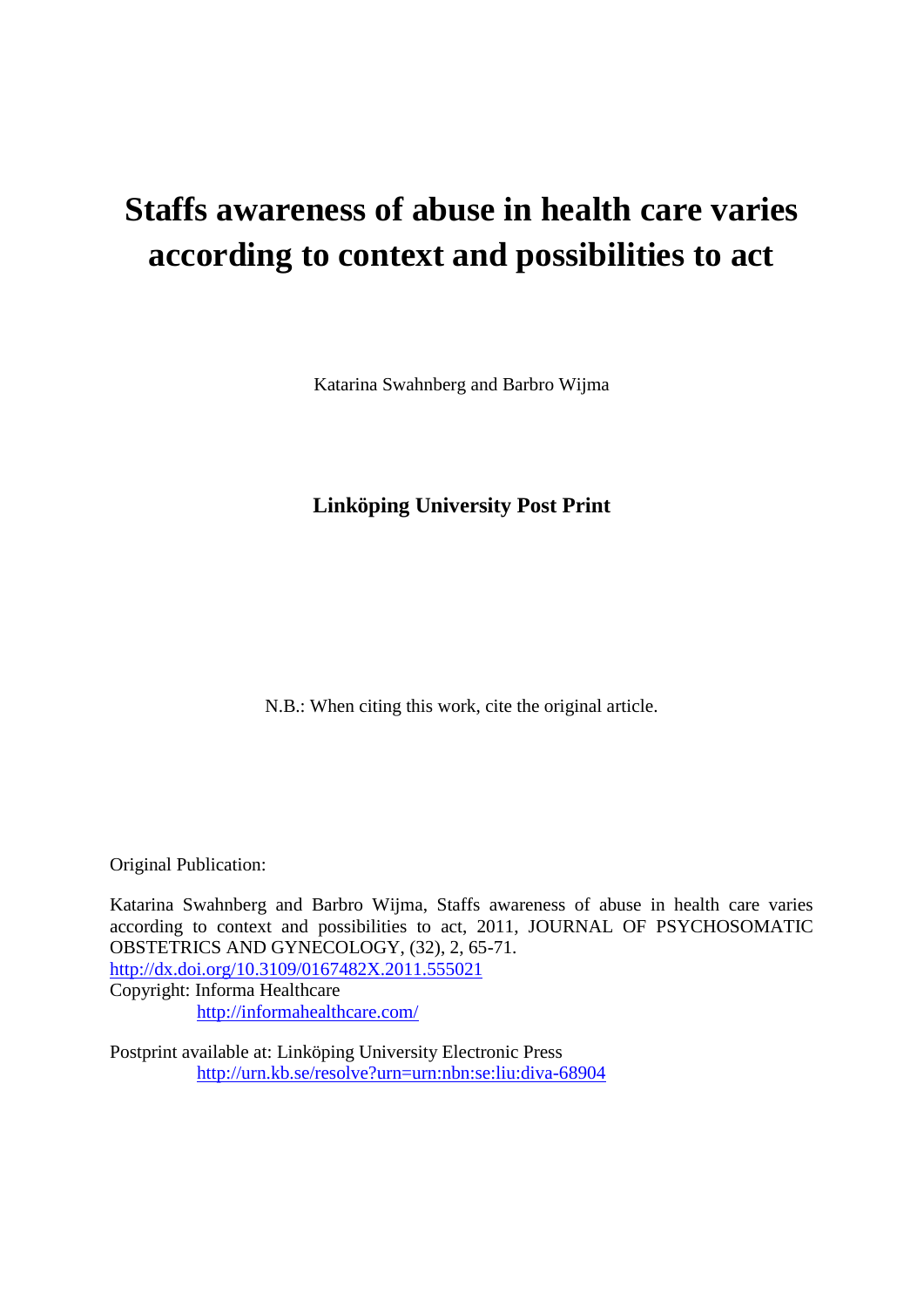**TITLE:** Staff"s awareness of abuse in health care varies according to situation and possibilities to act.

**AUTHORS:** Katarina Swahnberg, Ph.D, Associate Professor<sup>1</sup> & Barbro Wijma, MD, PhD, Professor.<sup>1,2</sup>

1.Division of Gender and Medicine, Department of Clinical and Experimental Medicine, Faculty of Health Sciences, Linköping University, 581 83 Sweden.

2. Dept. of Obstetrics and Gynaecology, County Council of Östergötland, Linköping, 581 83 Sweden.

# **SHORT TITLE:** Abuse in health care

# KEYWORDS: **nurses; midwives; nursing; ethics; patient safety; quality of care; qualitative method. ACKNOWLEDGEMENTS**

This work was supported by The Swedish Research Council (K2007-70X-20536-01-3) and

the Health Research Council in the Southeast of Sweden (FORSS-8987).

The authors report no conflicts of interest.

**CORRESPONDING AUTHOR:** Katarina Swahnberg PhD, Division of Gender and

Medicine, Department of Clinical and Experimental Medicine, Faculty of Health Sciences,

Linköping University, S-581 83 Linköping, Sweden.

Email: [katarina.swahnberg@liu.se](mailto:katarina.swahnberg@liu.se)

Phone; + 46 010 103 31 91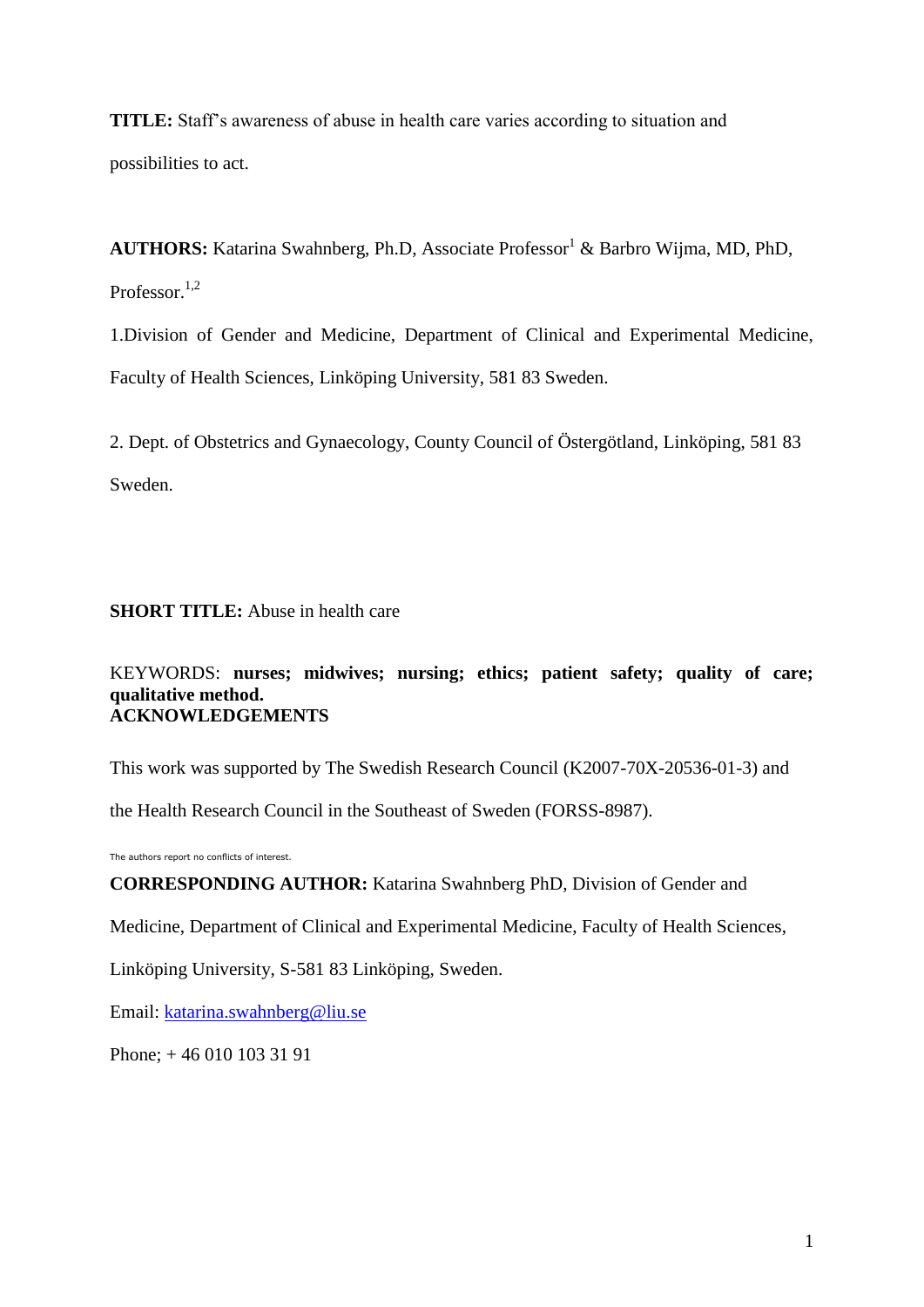# **ABSTRACT**

**Objectives:** The aim of this study was to explore awareness of abuse in health care (AHC) from a staff perspective.

Patient evaluation studies often focus patient satisfaction, and serious negative experiences might therefore be obscured. In our research we have found that AHC is commonly reported by male and female patients, when asked for in a strait way, but so far no intervention studies against AHC have been published. Investigating staff"s awareness of AHC is our first step toward developing interventions against AHC.

**Study design:** Data was collected at a Swedish clinic of obstetrics and gynaecology. Qualitative interviews with 21 informants were analysed with constant comparative analyses. **Results:** The core category - 'Staff's awareness of AHC varies according to context and possibilities to act" - was derived from the interaction between five categories; Moral imagination, Relativism, Explanations, Dissociation from AHC and Acting against AHC. Awareness of AHC was not a permanent state that did/did not exist as all participants displayed both high *and* low awareness; depending on the situation.

**Conclusion:** Staffs awareness depends on more than personal characteristics; therefore AHC interventions have to target individual behavior as well as cultures and structures in health care.

**KEYWORDS:** ethics; patient safety; quality of care; qualitative method; abuse in health care; education.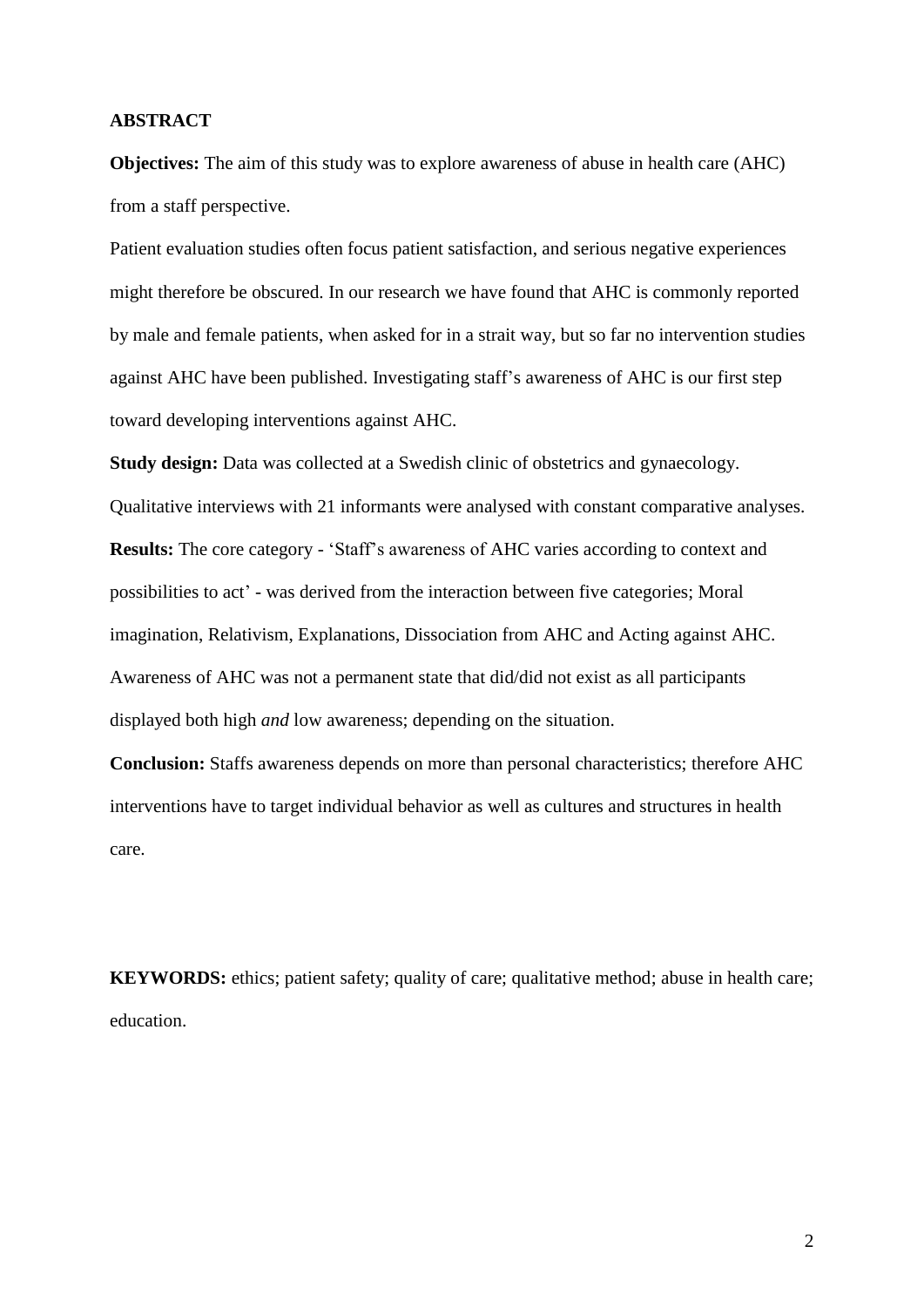#### **INTRODUCTION**

Why is it important to know how patients perceive the health care they receive? There are several ethical reasons, but also humanitarian and practical ones; namely to behold the patients' confidence, to avoid treatment-seeking delays, to increase patients' compliance and avoid suffering; and of course the overall responsibility to improve health care.

For these reasons, various kinds of patient evaluation studies have been conducted since the 1960s. The research field has not only offered methodological challenges, it has also been discussed from a content perspective: what should be evaluated?

Patient evaluation studies have often been operationalized as *patient satisfaction studies* (1). The theoretical ground of the concept *patient satisfaction* has been questioned because of poor conceptual and theoretical development (1-5). Some of these concerns have emerged from the positive evaluations that satisfaction studies regularly produce (2, 6), thereby concealing dissatisfaction as well as traumatic experiences. There has also been a massive critique against quantitative questionnaires' ability to measure personal experiences of care (1-3, 7-10). The journey has gone from evaluating patient satisfaction (1, 3, 11, 12) to various forms of patient dissatisfaction (6, 13, 14) and, lately, abuse in health care (AHC)(15). AHC could be defined as any act perceived as abusive by the patient in any health care setting. AHC has been operationalized by concrete examples in The NorVold Abuse Questionnaire (NorAQ) (Table 1). Estimated prevalence among Nordic gynecology patients answering NorAQ ranged between 13 and 28 percent (15).

In interview studies patients recognized AHC as a frequent and serious problem (8, 16-18), while staff generally had difficulties to remember any concrete episodes of AHC, even though they believed that AHC occurred frequently even at their clinic (19). Our research question was based on this paradox; to what extent is staff aware of AHC?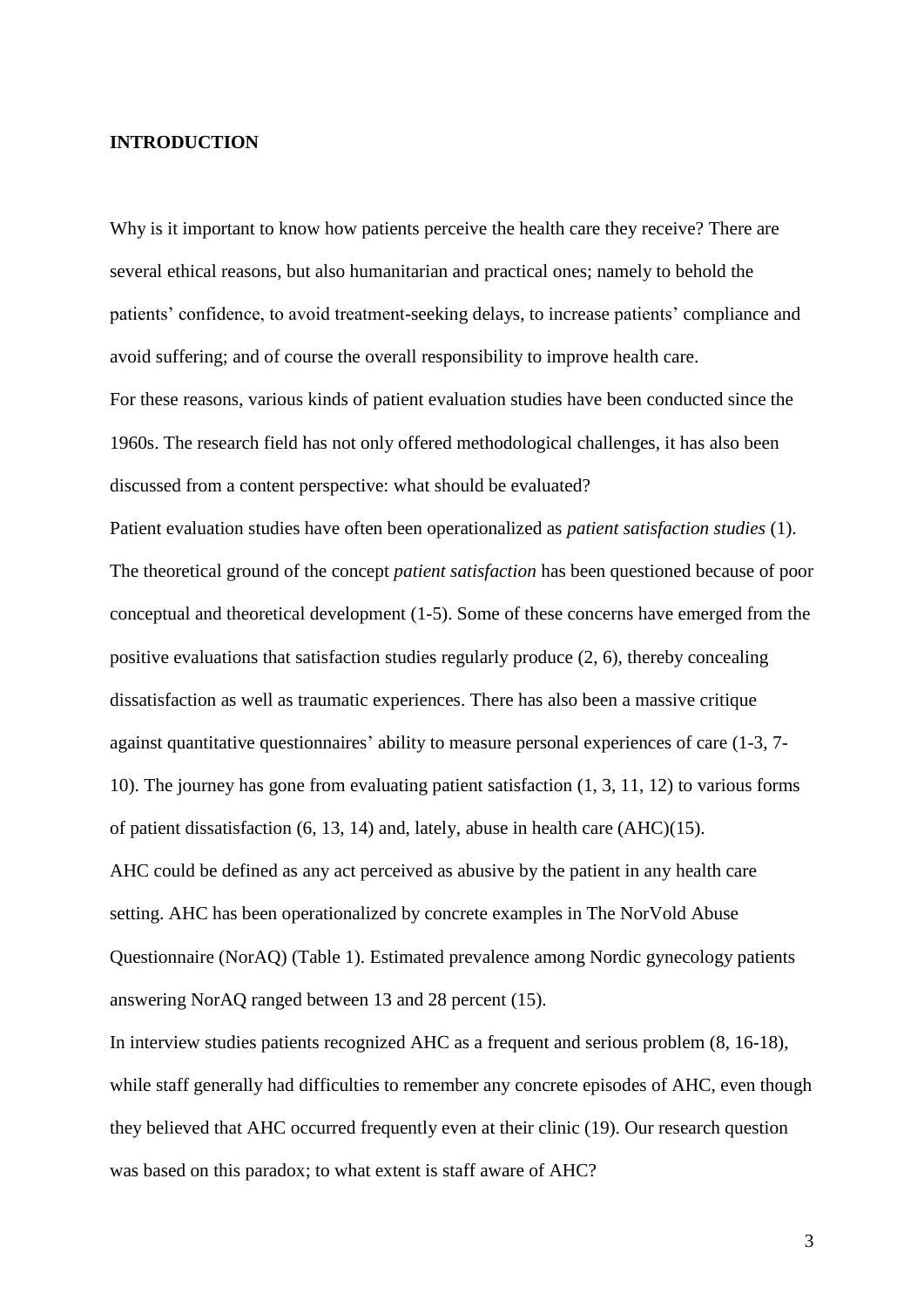|                   | <b>ABUSE IN HEALTH CARE</b>                                                                                                                                                                                                                                           |
|-------------------|-----------------------------------------------------------------------------------------------------------------------------------------------------------------------------------------------------------------------------------------------------------------------|
| Mild<br>abuse     | Have you ever felt offended or grossly degraded while visiting health services,<br>felt that someone exercised blackmail against you or did not show respect for<br>your opinion - in such a way that you were later disturbed by or suffered from the<br>experience? |
| Moderate<br>abuse | Have you ever experienced that a "normal" event, while visiting health services<br>suddenly became a really terrible and insulting experience, without you fully<br>knowing how this could happen?                                                                    |
| Severe abuse      | Have you experienced anybody in health service purposely - as you understood -<br>hurting you physically or mentally, grossly violating you or using your body and<br>your subordinated position to your disadvantage for his/her own purpose?                        |
|                   | ANSWER ALTERNATIVES (THE SAME FOR ALL QUESTIONS)                                                                                                                                                                                                                      |
|                   | $1 = No$ , $2 = Yes$ , as a child (<18 years), $3 = Yes$ , as an adult ( $\geq 18$ years), $4 = Yes$ ,<br>as a child and as an adult                                                                                                                                  |

Table 1. Questions in NorAQ about abuse in health care.

Note: The section about AHC was introduced as follows: The following questions deal with abuse in health services. We ask you to mark if you have experienced any of the following events; as a child or as an adult. If you answer yes to any of the questions 41-43 we call it - in this study - that you have been subjected to abuse in health services.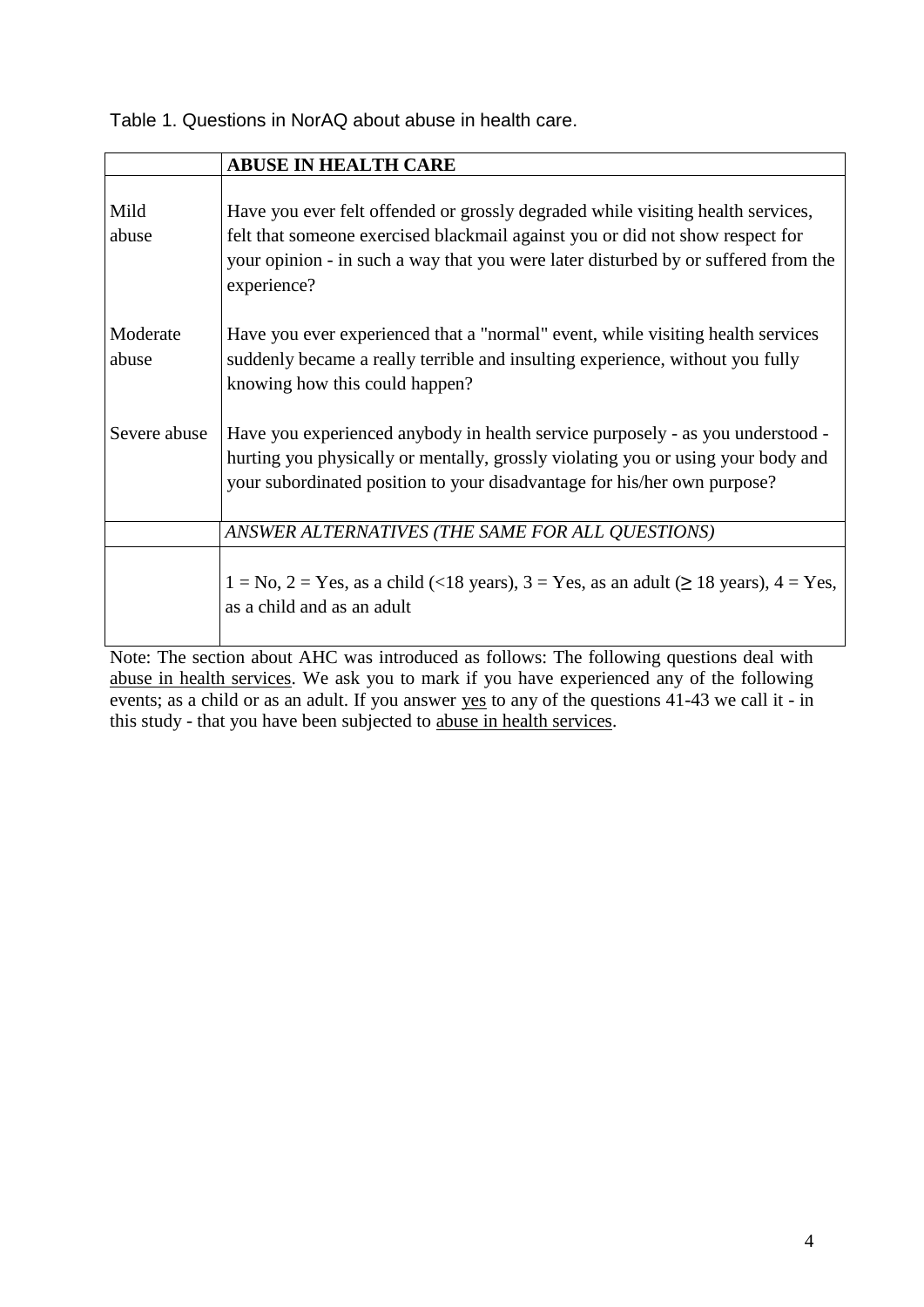# **METHOD**

#### **Materials and procedures**

Eligible for the present study were 140 staff members at a Swedish clinic of obstetrics and gynecology. Informants were recruited to represent all staff categories, different age groups and male/female staff, but else at convenience. Twenty-four staff members were asked and three declined participation. There was a majority of female employees at the clinic, mirrored in our sample of 16 females and five males (all gynecologists): three administrators/secretaries, six midwifes, seven gynecologists, and five auxiliaries. In spring 2007 altogether 21 interviews were conducted by the two authors in silent rooms at the hospital. The semi structured interviews lasted in average 60 minutes, and was based on a general interview guide prepared by the two authors (Table 2) (20-22). Interviews were taperecorded and transcribed verbatim by a secretary.

# **Table 2. Interview guide**

# **THEMES FOR THE INTERVIEW**

How do you like your workplace? Are patients being abused in heath care? **When I say abuse in health care, what is the first thing that comes to your mind?** Who is the agent when abuse in health care occurs? Who is being abused in health care? How does abuse in health care occur? How can health care staff intervene against abuse in health care?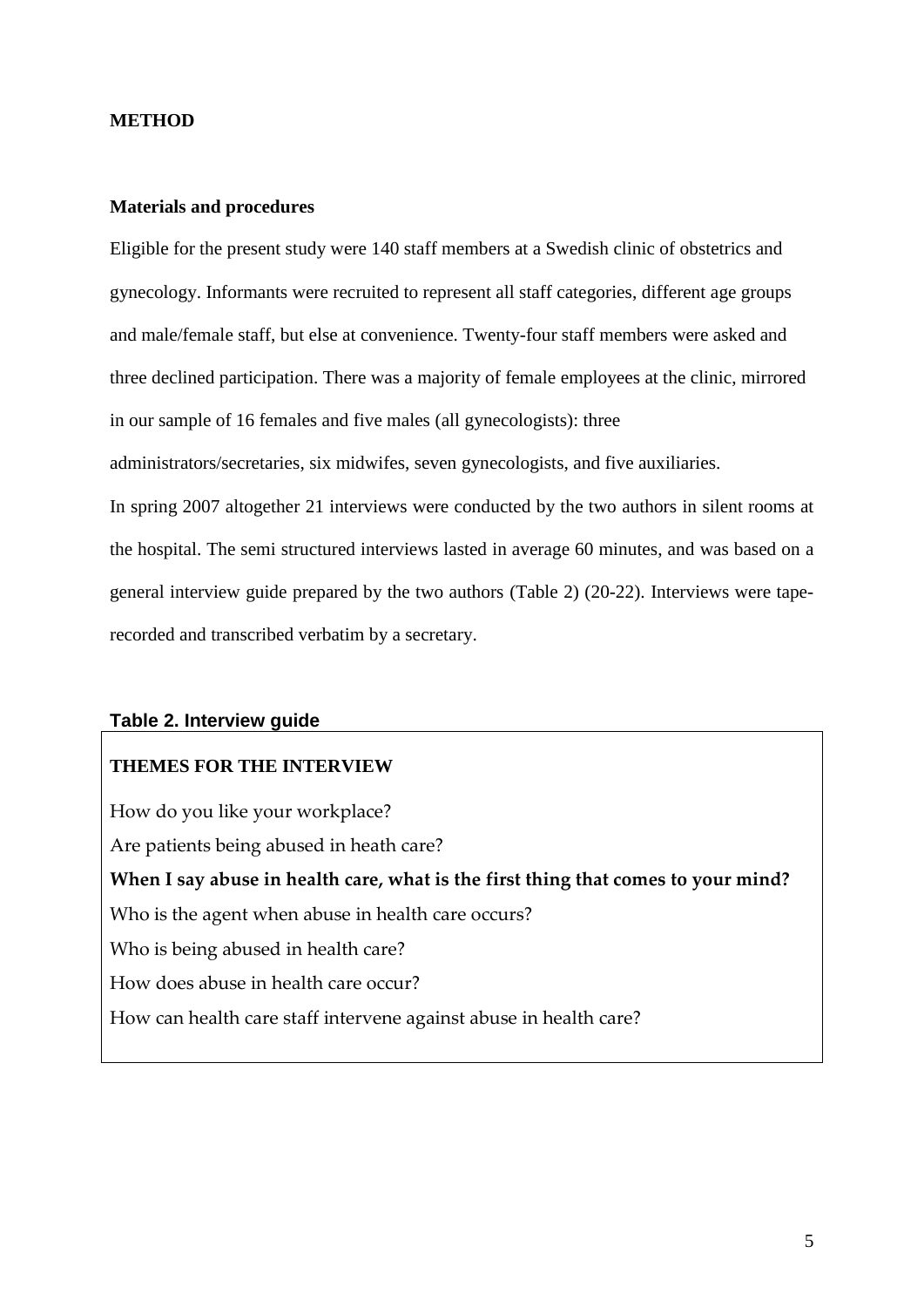Concerning translation of the concept AHC, the Swedish word 'Övergrepp' and 'kränkning' has been used synonymously and been translated to 'abuse' in English.

Written informed consent was obtained from all participants before the interviews started. Our request to conduct the study had been approved by the local ethical committee (Registration number 194-06).

# **Data analysis**

Constant comparative analysis was used to process data (23-25). The transcribed interviews were analyzed line by line according to Glaser's scheme of open coding to generate substantive codes, i.e. words or sentences with a relationship to the research question (23, 26). The substantive codes were constantly compared between interviews to generate new substantive codes and categories. The relationship between the categories was analyzed and a core category that answered our research question was identified (26). Results from the analysis are summarized in Figure 1. To facilitate the comprehension for readers, the wording of substantive codes is not literal in Figure 1. No new categories emerged after eight interviews.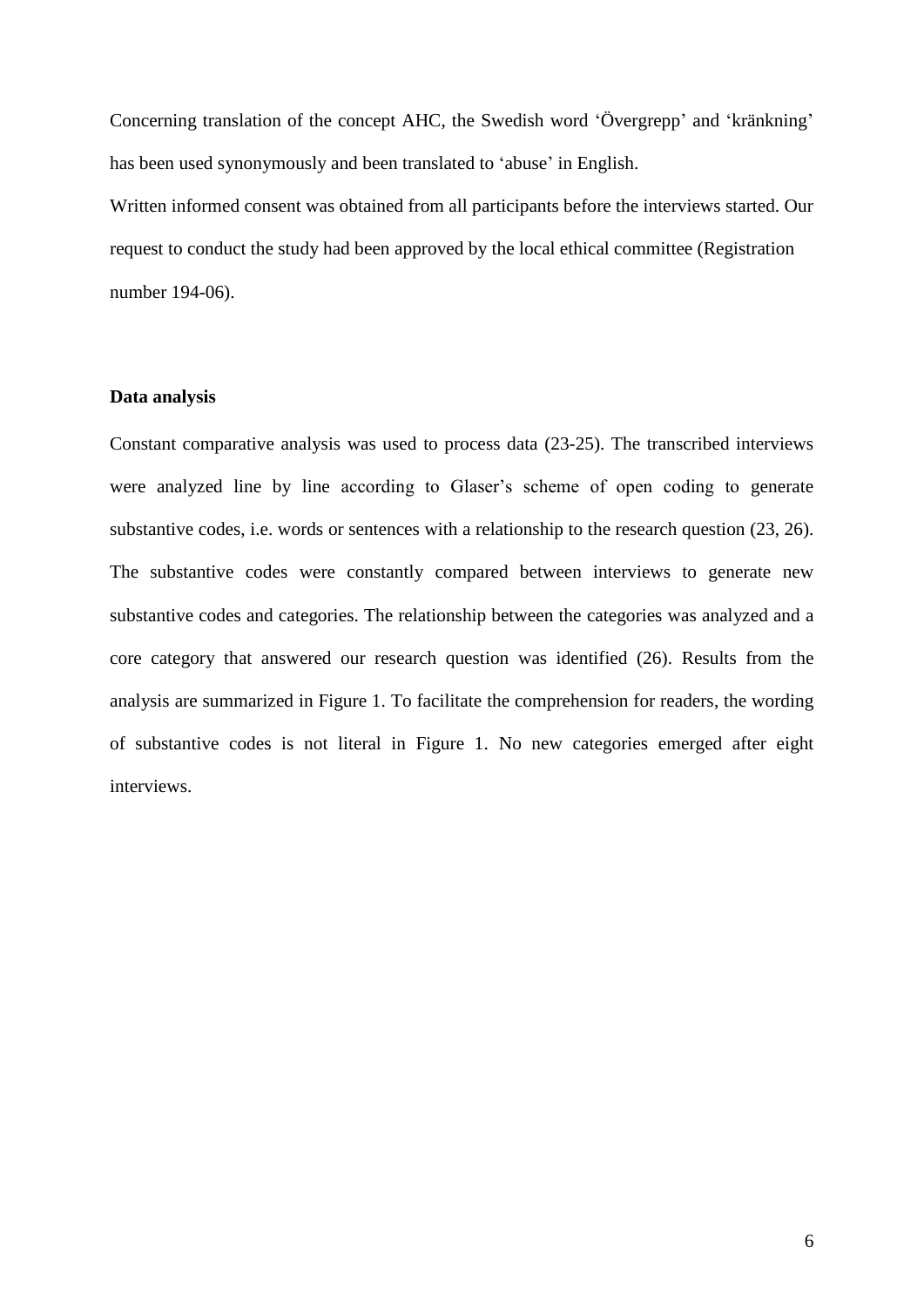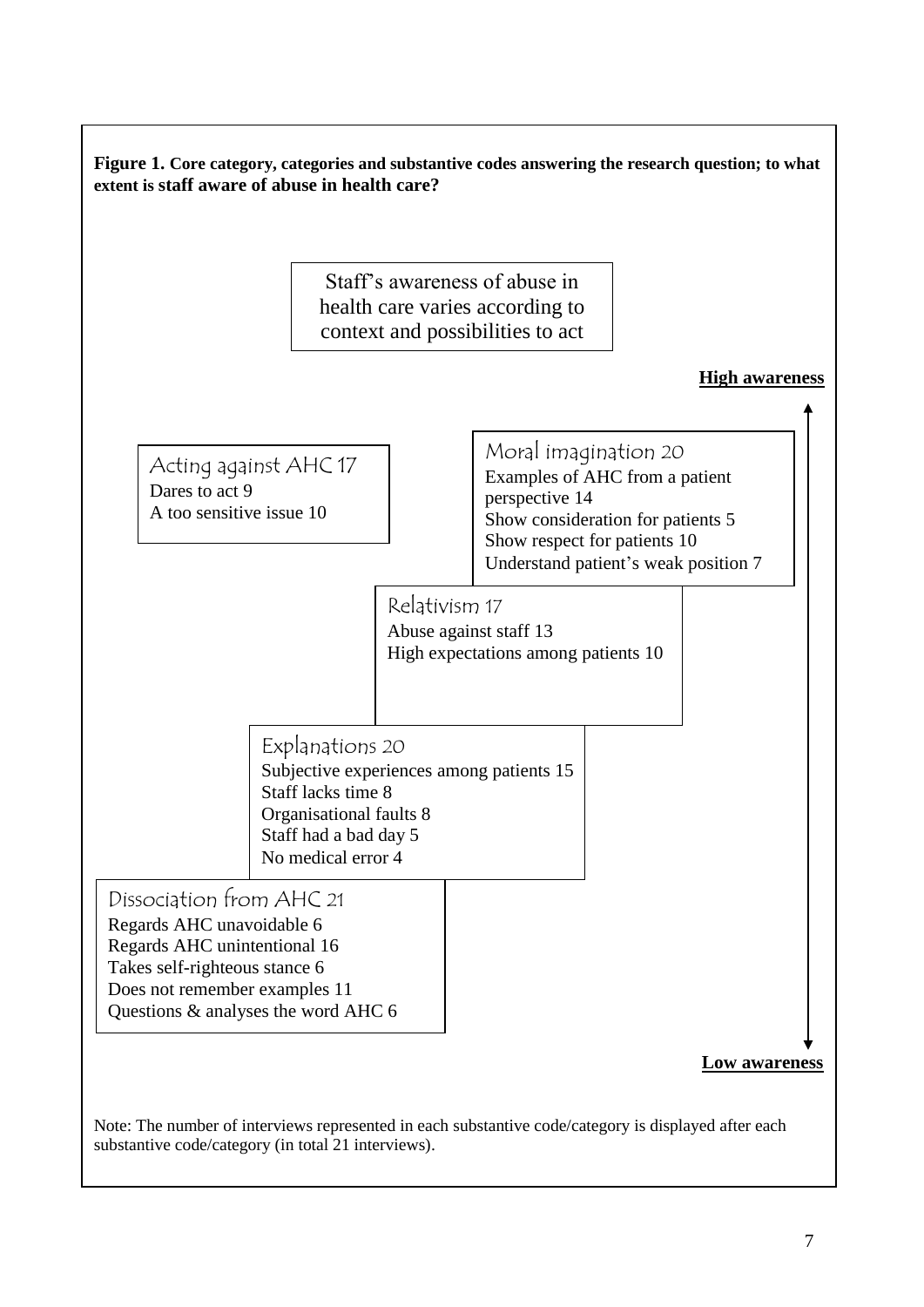# **RESULTS**

The analysis shows that an individual's awareness of AHC is best illustrated as a continuum in constant movement, rather than being something a person has or has not. All informants gave examples and were reasoning on a scale from low to high awareness of AHC during the interviews. This continuum had four "platforms", representing decreasing degrees of awareness: 1) Moral imagination, 2) Relativism, 3) Explanations, and 4) Dissociation from AHC. Moral imagination represented the highest degree of awareness of AHC found in this study. Altogether there were five categories; the fifth category represented Acting against AHC (Figure 1).

# **Moral imagination**

The category Moral imagination was based on staff members' ability to use a patient perspective and to be empathic. Examples in this category can be divided into own experiences, examples when other staff was considered to be abusive toward a patient, or most commonly, merely general examples. Some actions were without doubt considered to be wrong by the informants, e.g. that staff members often were reading patient records and talking about patients, even if they were not involved in the case, or that they were talking about other patients or their own private life, while helping a patient.

The examples given were often described by the informants as 'small things' that were important to be aware of to avoid AHC, e.g. how to look at, talk to or touch a patient. Moral imagination was furthermore based on awareness of the power asymmetry between patients and staff; i.e. the subordinated patient position and the superior staff position: *'They*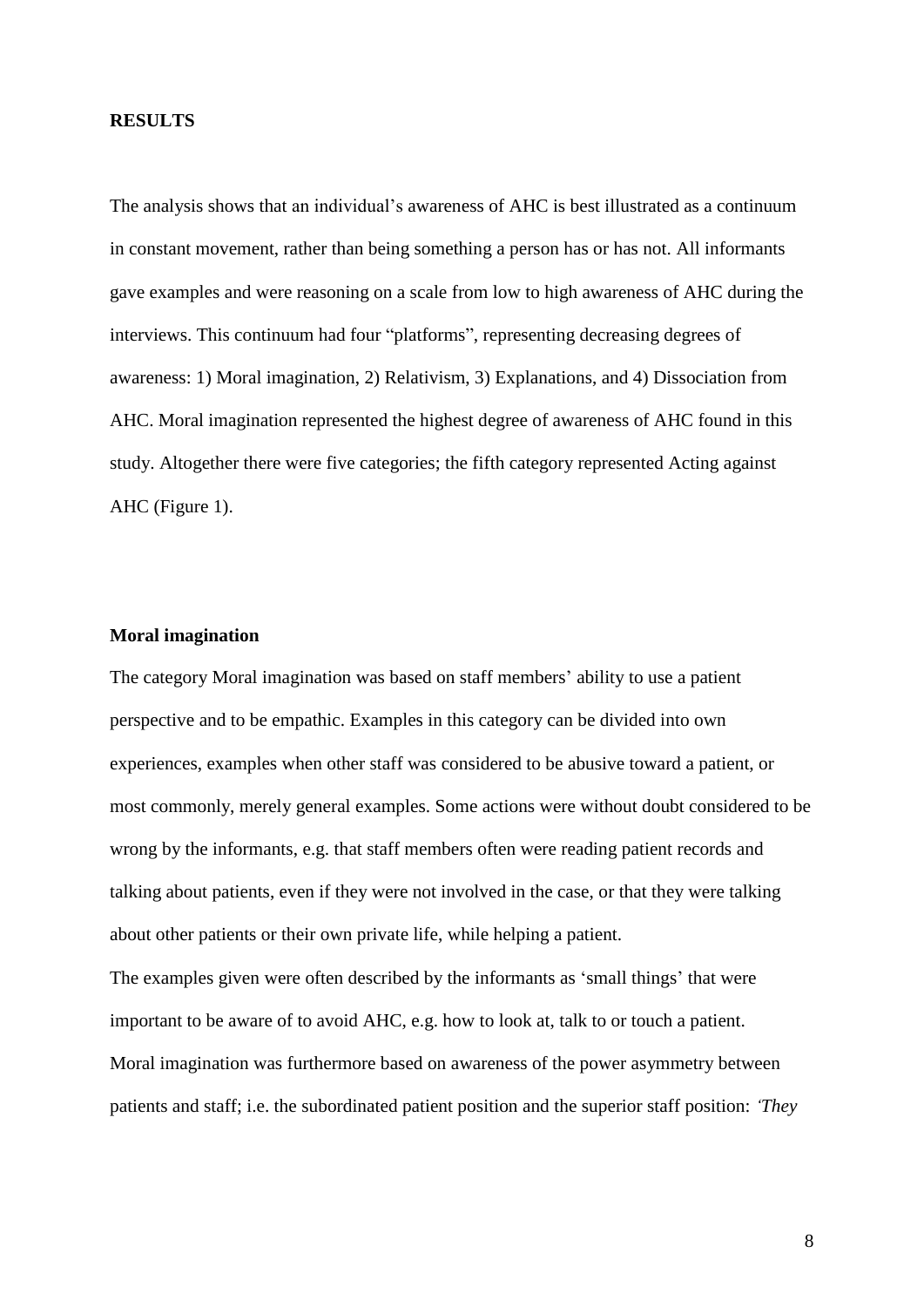*come because they need help…the patient is in reality subordinated…the hospital and staff really, and we have more power in a way.'(Auxiliary nurse)*

Especially female staff often referred to the exposed and uncovered position held by a patient during the pelvic examination. They emphasized how important it was to cover the patient, and they knew exactly how they would feel in the same situation.

*'...Sometimes I feel when I have to run out...to fetch something and she lies there and he sits down there*…the gynecologist… and talks between her legs. You know! I think **that's** horrible! *(sigh) Then I have to look for the midwife who will unlock a cupboard to get the medicine out…(catches a deep breath). I don't know how fast I want to get that medicine out of there you know because I know that she shouldn't lie like that (in a high voice). I think that's a little…I feel that in this situation she must feel abused.'(Auxiliary nurse)*

# **Relativism**

On a lower level of awareness of AHC, things became more relative and it was obvious that staff members were also concerned about their own feelings and experiences of being abused by patients, as well as by other staff members. They acknowledged that patients experienced AHC, but they also scrutinized their own vulnerability alongside the patients' as if they were relative to each other. It was mentioned that staff members at a gynecology clinic were more at risk for strong negative reactions from patients, because they were dealing with more sensitive issues than other specialties. Furthermore, negative reactions from patients were sometimes regarded not only unpleasant but also unfair:

*'…staff members can also be abused so to say. The patient might say something too…question…someone's competence…That person might feel really abused. There are*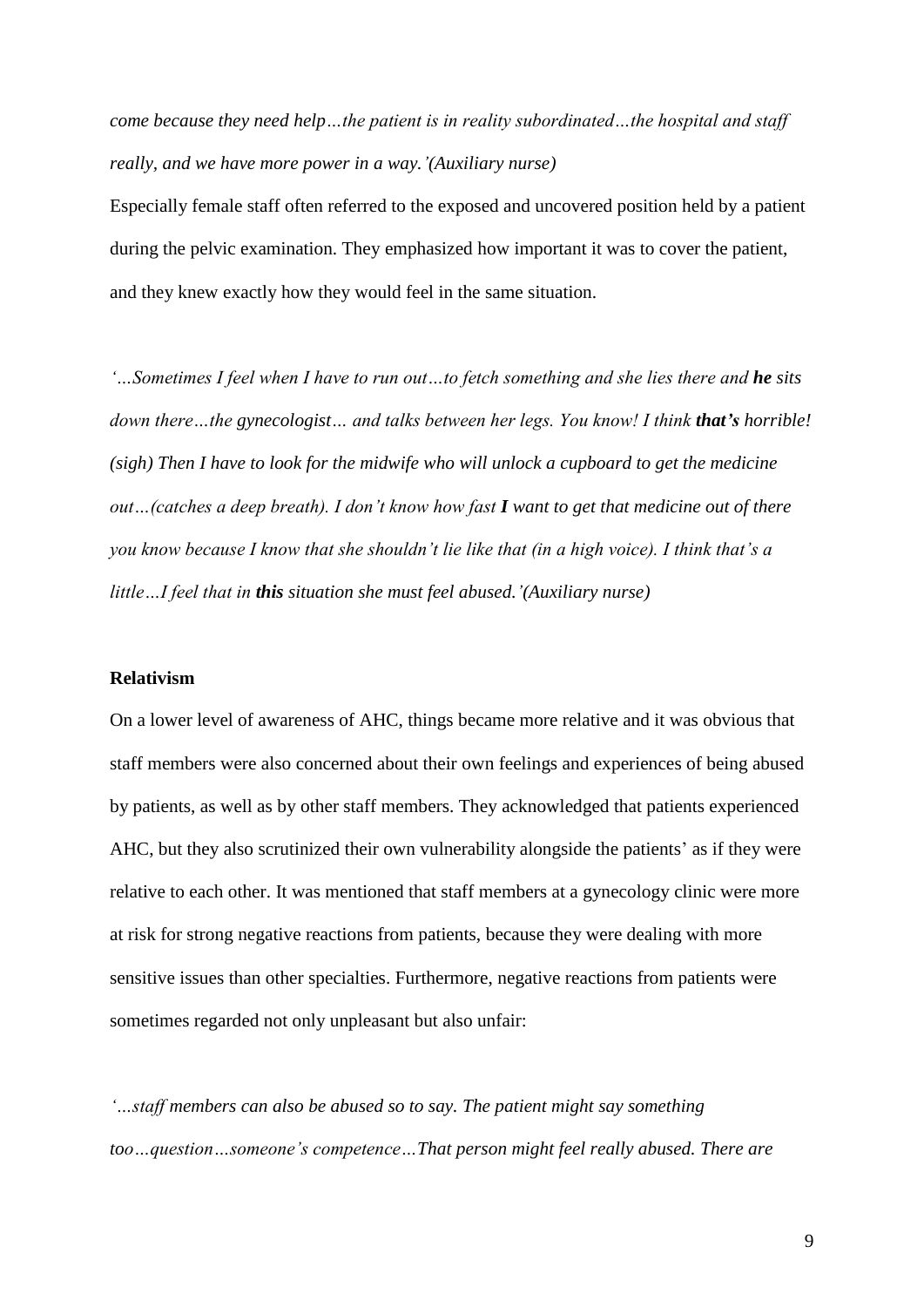*…well…unpleasant patients so to say…and you try to do your best, you know. Everybody is doing their…best, you know…well, and still you are just told off…and then…then you get sad and you feel abused somehow. (Auxiliary nurse)*

Staff being abused by a patient was understood from an ill patient's perspective, e.g. a patient looking for a scapegoat when being in a state of crisis. But the understanding of patients' abusive behavior was often easier to handle on an intellectual than on an emotional level. The informants understood the patient"s reaction but they were still frustrated because they knew they had done everything right, and therefore felt offended or unfairly treated when patients were abusive towards them.

Furthermore, many informants thought that the patient position had been strengthened and that some patients took advantage of that, and were more demanding nowadays; which had made it more difficult to work in health care. Higher expectations on the health care in the society where also proposed to make patients believe that they could demand more. *'When…(they)…finally get their appointments, they expect miracles…'* one gynecologist commented.

Another informant meant that health care had participated in creating these expectations, i.e. that health care can solve every problem, and suggested that this lack of clarity facilitates for AHC to occur. If patients knew what to expect from health care, they would not so easily feel abused, this informant concluded.

## **Explanations**

There were many general explanations, not necessarily based in own experiences, of how abuse arise in health care, e.g. that AHC is connected to personality in patients as well as staff. The majority thought of AHC as a subjective experience, i.e. something that is abusive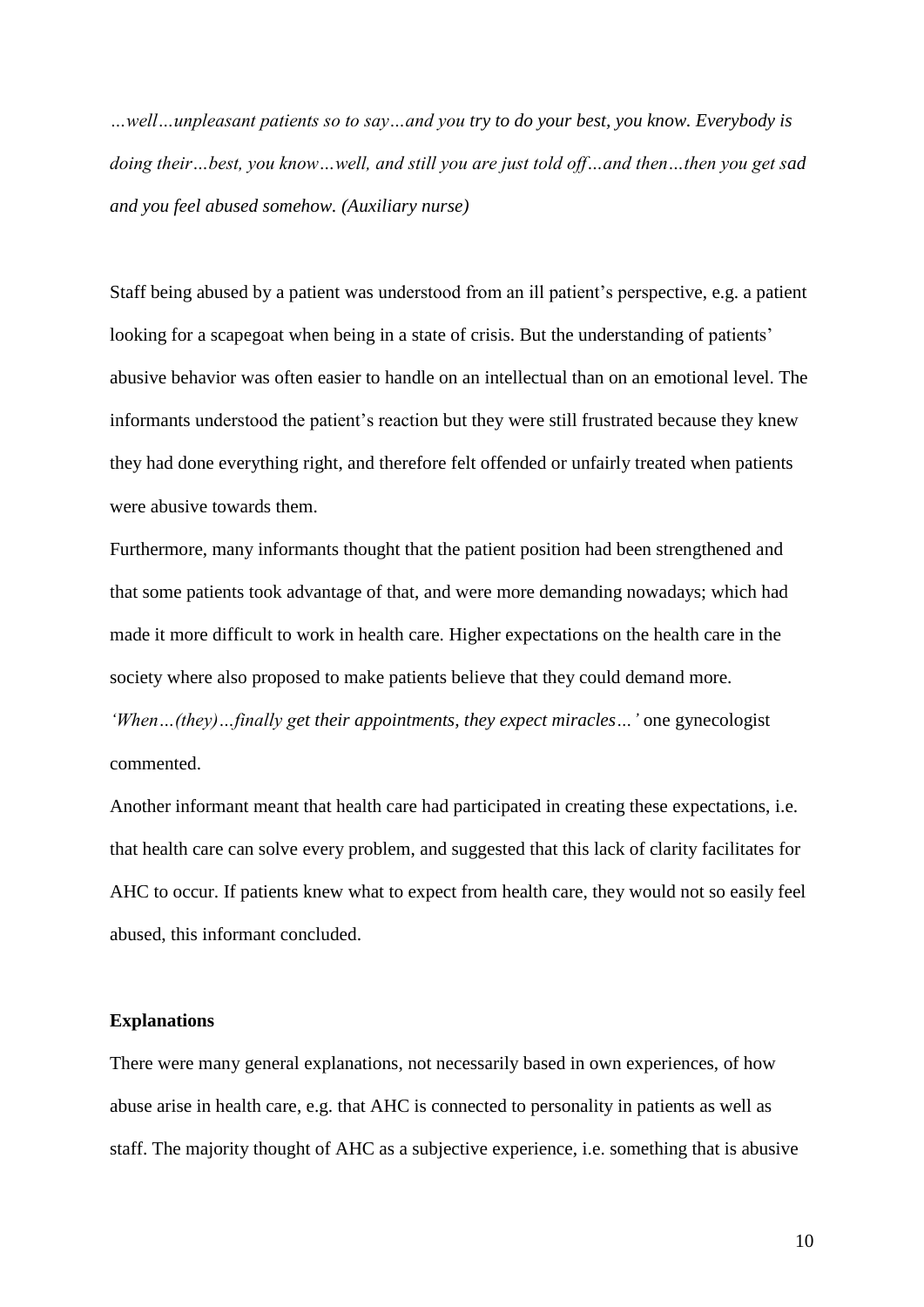to one person might not be abusive to another person. More than two thirds of the informants argued that some people feel abused more easily than others, and that a patient who experiences AHC might choose to interpret things in a negative way.

Pregnant women were used as one example of patients being very sensitive and prone to negative interpretations.

Even when AHC was considered a subjective experience, some explanations were based on an additional notion of "vulnerable patients". For instance, patients who experience AHC might have had a bad experience in health care earlier or experienced other kinds of abuse earlier in life, making them more vulnerable in new health care encounters. Some thought that patients who belong to certain groups, such as e.g. immigrants or drug addicted were more exposed to AHC. The former because of ignorance among staff when it came to their customs, but also because of language and other cultural barriers, and the latter because they were often looked down on as human beings.

Stress and time constraint was one explanation and organizational structures and routines were also believed to create AHC. Different kinds of staff categories claimed that being interrupted in their work by colleagues made them irritated in a way that could influence their work with patients negatively. It could also be a matter of how well patients and staff got along, or depending on if the health care provider had a good or a bad day.

# **Dissociation from AHC**

Staff appreciated the openness and the warm atmosphere at the clinic. They felt "like a family" and thought that they were at the front edge when it came to behaving well toward patients. At the same time they said that they knew that AHC was common; even at their workplace. Some thought that it was inevitable that some patients would experience AHC. Some took it even further and said that AHC will always exist.

11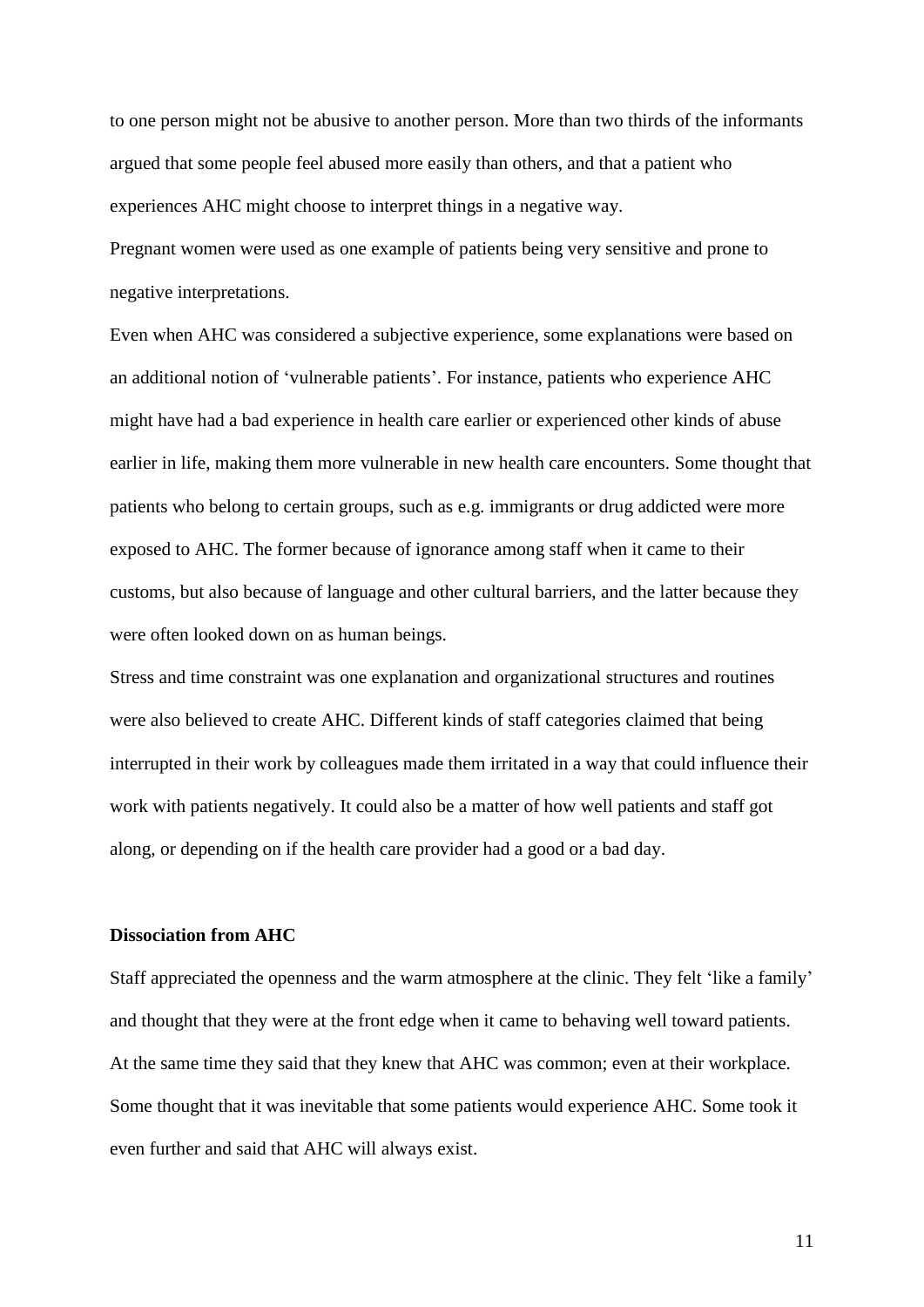When asked, more than every second informant found it difficult to come up with concrete examples of AHC (from their own experience or from what they had heard of). Some informants were very critical toward the term "abuse", and meant that there was a risk that it was used too often. There seemed to be a worry that the word abuse had undergone inflation, and that it was not used in a proper way anymore.

The majority thought that staff members were not aware when AHC happened, and that there was no intention to harm the patient. And still, they believed that AHC happened daily without the staff recognizing it, and that it was a matter of routines, i.e. getting too used to procedures and forgetting that they are new to most patients. This notion was very well described by one informant who gave an example of how this could happen. This example involves two levels of awareness; first the informant is not aware at all, but after having been made aware by the patient, the informant finds a good solution. Thus this example could illustrate both the Dissociation from AHC and Moral imagination categories.

*'…I experienced it as a routine thing just to check that there were no problems…it was inbetween two other patients and a lot to do at the delivery ward. Well, then I think the door* ... *I think it did not really close so there was a narrow opening I didn't notice. And then she was examined and there was some pain when I examined her (silence). Everything looked fine and so I told her it looks fine and everything is all right…and then I thought that, you know it was done. But afterwards the midwife told me that she had reacted and that this patient had felt abused in some way…So I went back to talk to her and I sat with her for a long time…so she was….very satisfied after that, but the thing was that she had thought of this…for her this (examination) was a big thing…something that I thought of as a routine thing I did inbetween two other patients…and I think that's the way it is for some people when they say*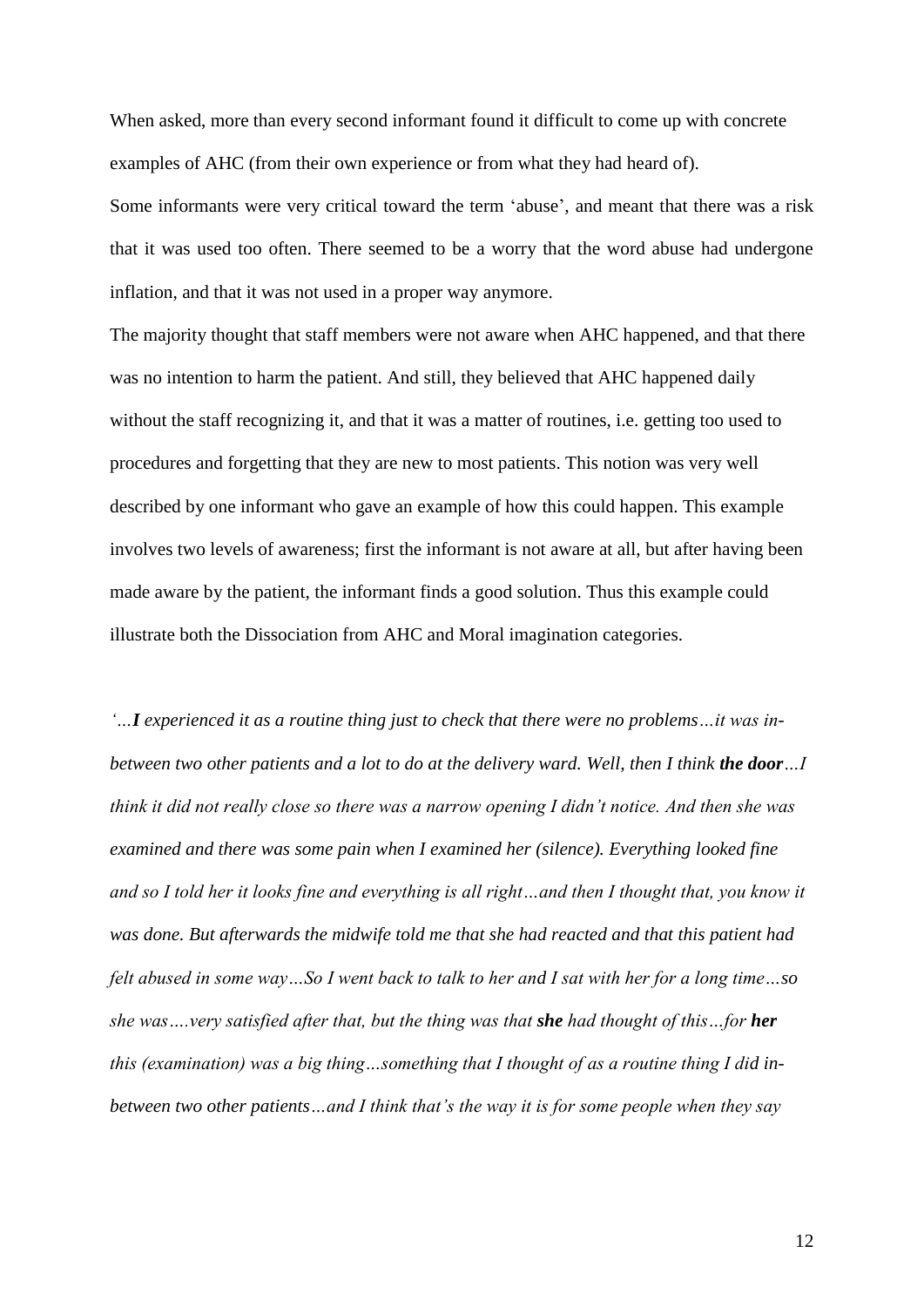*that they have been abused. It's simply that you have two different images of what's happening.'(Gynecologist)*

## **Acting against AHC**

This category presumes some awareness of AHC. However, it became obvious that awareness, even if it was a necessary condition, was not enough to induce acting against AHC.

For example, it was considered important but difficult to tell a colleague that (s)he e.g. did something wrong to a patient. Acting against AHC was describes as a sensitive issue that demanded courage. *'I have not learned that yet'* an experienced midwife commented. Maybe acting has to be learnt, but it might also be a question of personality, some informants had no option but to act, while others were more hesitant, or hierarchy; suggestions that were put forward in other interviews.

It was emphasized that openness between staff could facilitate behavioral change, and if the person was not made aware of being abusive to patients, (s)he would never learn. Someone even said that they wanted to know about their mistakes so that they could improve. However, this wish for openness was surrounded by certain rules, such as e.g. a tacit understanding never to correct a colleague in front of a patient. It was also stated that it was easier to handle a formal complaint from the patient than things you only had observed yourselves. Thus to dare to act could mean a confrontation with a colleague, while trying to protect a patient. Some informants said that it could also mean to dare to ask the patient about former abusive experiences in health care, and to discuss with the patient how to avoid it in future.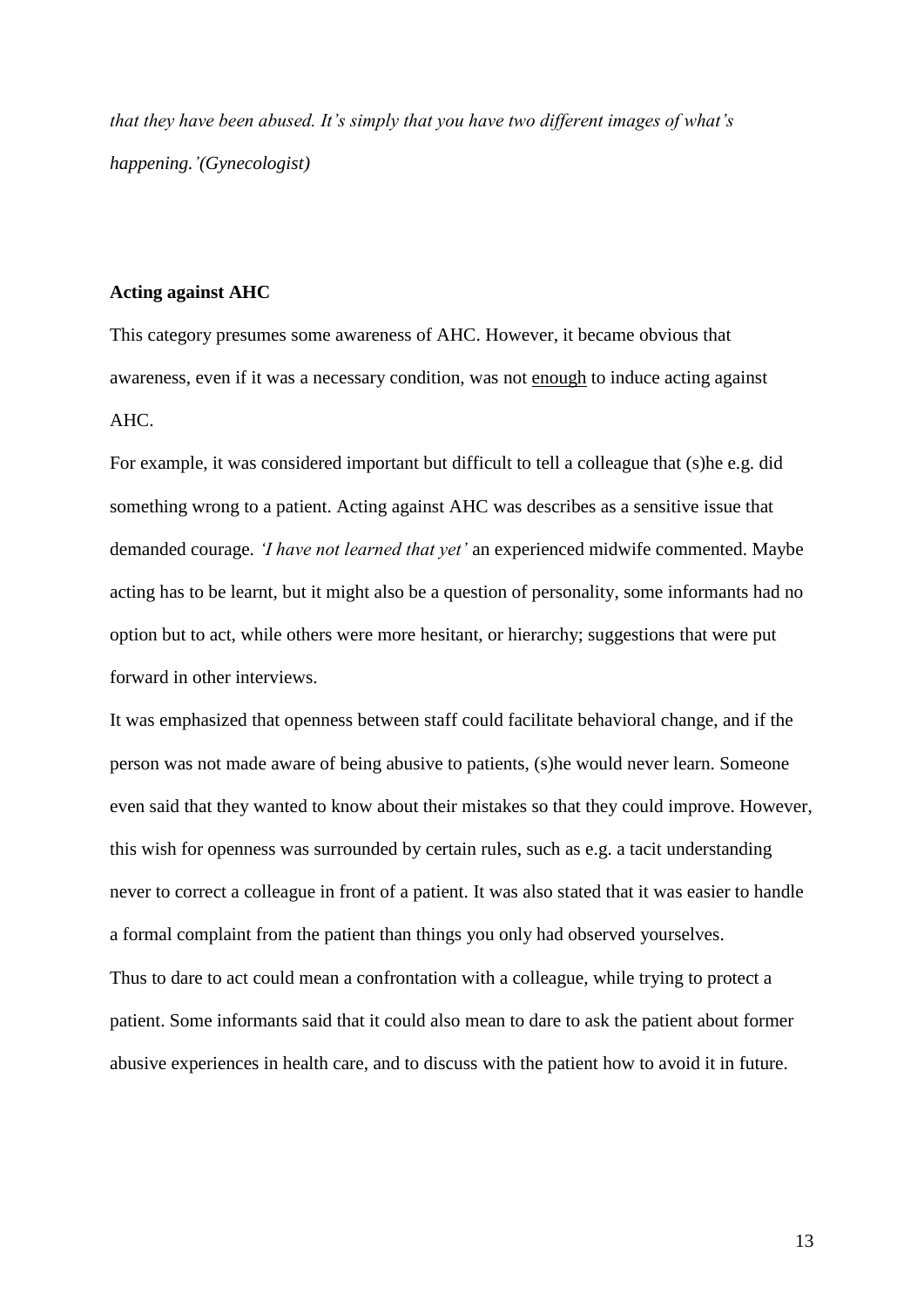#### **Figure 1.**

**Core category, categories and substantive codes answering the research question; to what extent is staff aware of abuse in health care?**

#### **The Core category**

The core category - "Staff"s awareness of AHC varies according to context and possibilities to act" - was derived from the interaction between five categories; Moral imagination, Relativism, Explanations, and Dissociation from AHC, and Acting against AHC. In our analyses, awareness of AHC was not a permanent state of being aware of AHC or not; all participants displayed both high *and* low awareness, i.e. awareness was not a feature characterizing some individuals but rather depending on the situation.

On the lower levels of awareness, Relativism was considered a higher form of awareness than the two categories Explanations, and Dissociation from AHC, because these two categories imply a resistance to acknowledge AHC. We interpreted this resistance as a struggle between awareness of AHC and a need to defend one-self. Dissociation from AHC was considered the lowest form of awareness because this category was close to disavowal.

High awareness - Moral imagination - is likely to increase the probability of Acting against AHC. However, as illustrated by an auxiliary nurse in the Moral imagination category, high awareness does not *guarantee* acting against AHC. *I think that's horrible!* she said and she told us that the patient must have felt abused when she was left uncovered in the examination chair with the gynecologist still in position for examination. She felt respect and sympathy for the patient but she did not cover the patient or ask the gynecologist to change position. The relationship between Moral imagination and Acting against AHC has to be examined further in relation to other factors that might influence staff members to act against AHC.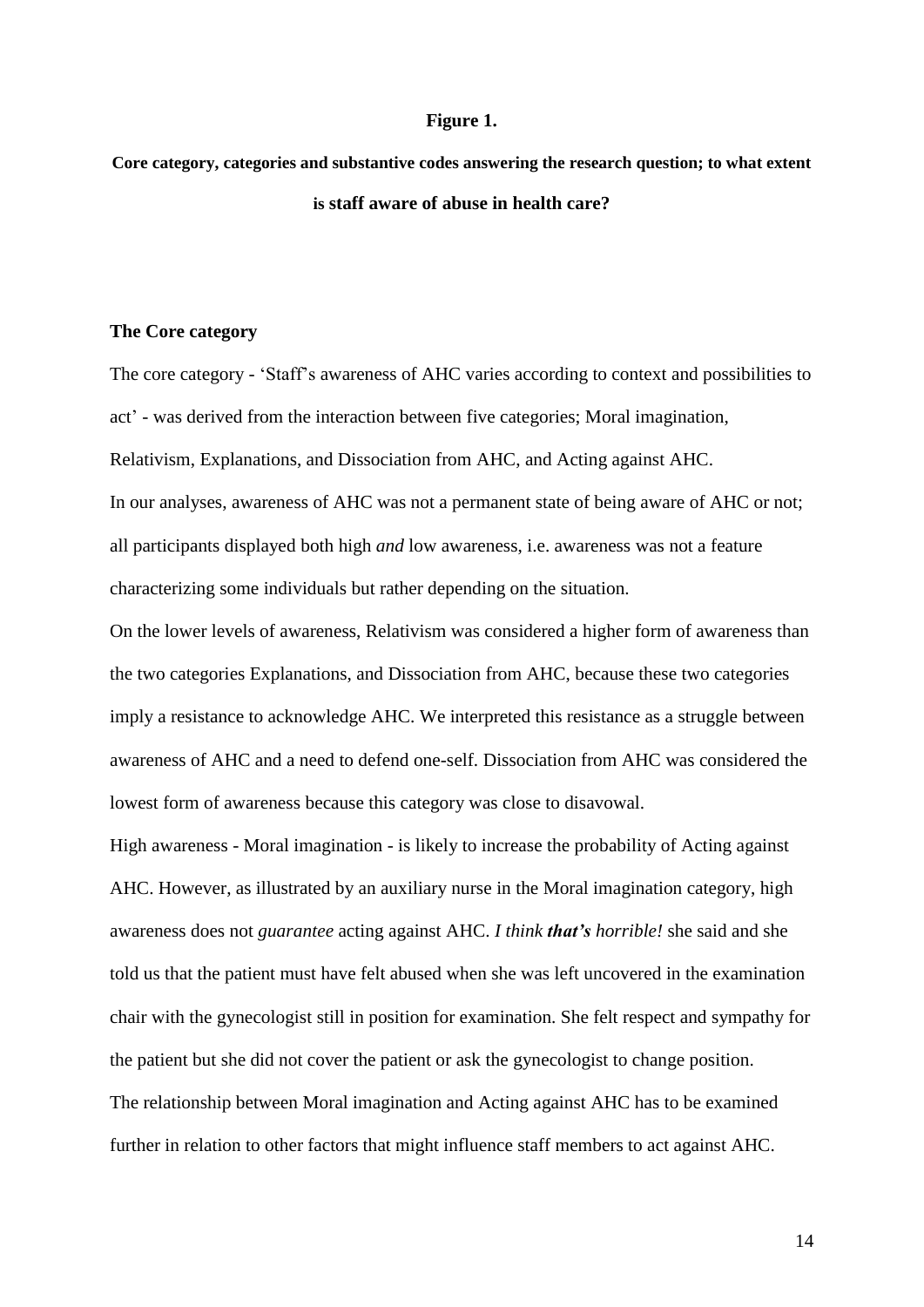## **DISCUSSION**

Our results showed that all staff members could relate to AHC against patients.

Still, when asked, more than every second said it was difficult to come up with own, others' or general examples of AHC. When scrutinized we found that some of the given examples concerned colleagues, and only a few were own and the majority were general examples, i.e. staff is likely to be more aware of AHC involving others than themselves.

According to modern memory research there are several memory subsystems (27). While the episodic memory is detailed and colorful, close to mental reliving, semantic memory contains general information without personal experiences (28). Examples of episodic memory were rare in our interviews, and only found in the Moral imagination category, while semantic memories were common in all categories. Notable is that the informants often said that they did not know anything about AHC, and yet they talked about it and gave examples. "Lack of memory' is a known coping strategy to suppress episodic memory and legalize semantic memory (29). It is our impression that this mechanism could have been activated in our interviews because of the taboo status of AHC. However interesting as a phenomenon, it is also a methodological weakness that heightens the risk for shallow data from the interviews. Another risk is that health care staff might feel that they ought to answer our questions in a certain e.g. ethically maintainable way, which would introduce a social desirability bias. However, our impression is that the defense mechanisms were much stronger than the social desirability in the present study.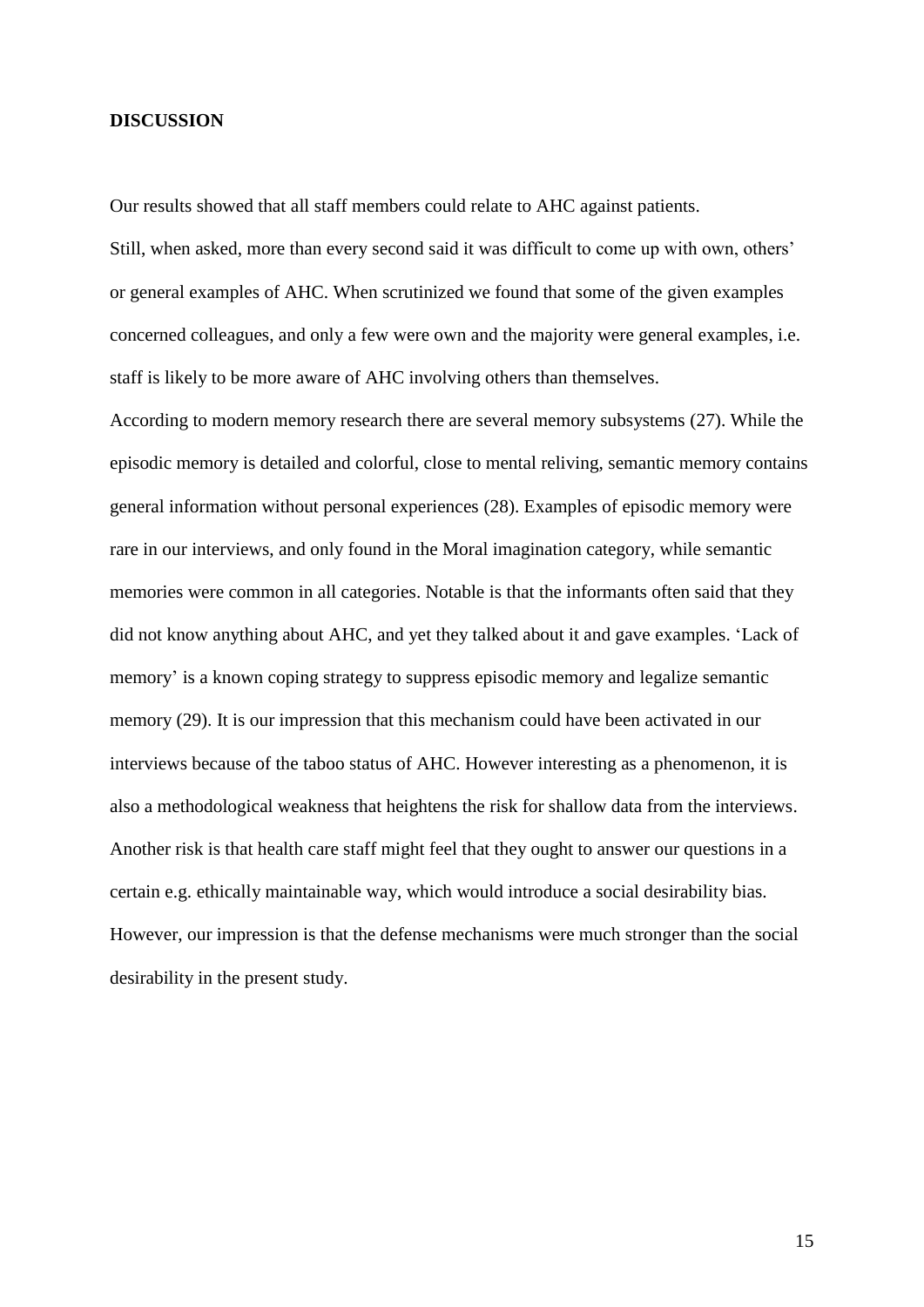# **Significance of the core category**

Staff"s awareness of AHC varied from strong to weak depending on whether or not the context allowed staff to act against AHC. By context we mean structural and cultural factors such as e.g. leadership, formal/informal hierarchies, implicit and explicit rules and prevailing belief systems or implicit practices.

The fluctuation in awareness indicates that awareness might be depending on something else than the individual"s resources. To take action is not always possible, e.g. in our interviews it was a tacit agreement not to criticize a colleague in front of a patient, and afterwards it might feel "too late". If the possibilities to act are limited, awareness can become a burden and something that is slowly shut off. On the other hand, if acting is possible and the conflict is resolved in a good way, moral imagination and acting will be positively reinforced. The notion of a possibility to act is therefore crucial for culturing moral imagination - and counteracting AHC.

It could be argued that the staff"s shifting awareness of AHC could correspond to the severity of AHC. This idea was not supported by the interviews, as the informants, on the contrary, often talked about how important the "small things" were. There were also examples of staff members, who without realizing it were taking part in severe AHC.

The implication of our core category could be interpreted in the light of what Galtung calls the vicious violence triangle (30, 31). According to his theory violence never occurs alone but is always legitimized by culture and/or structure, i.e. AHC is a matter of individuals, culture and structures. AHC prevention therefore has to target individual behavior and awareness as well as cultures and structures in health care.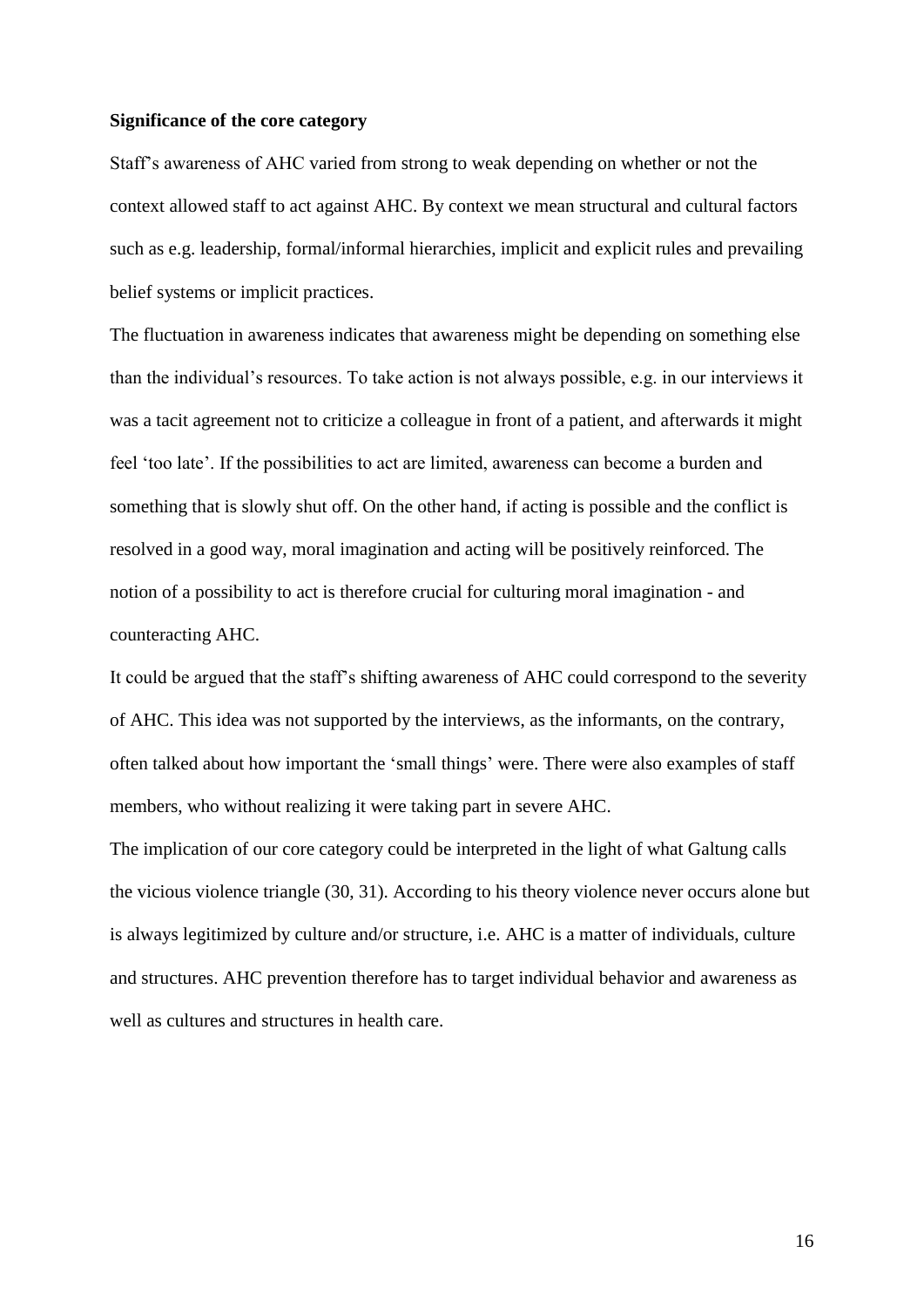### **Hindrances to act against AHC**

Our core category revealed that the characteristics of the *situations* in which AHC occurs might be more decisive than the degree of awareness of AHC when it comes to acting against AHC.

Even though Swedish health care is more egalitarian today, hierarchies still prevail to some extent, and might constitute a hindrance to act against AHC because it is less likely that a subordinated person speaks up for herself or for anyone else. For example, in a Norwegian study physicians were commonly seeing themselves as the experts who should decide for the patient (32). Such a notion might not be questioned by colleagues holding inferior positions. Ethicists, sociologists, and social psychologists have studied factors that contribute to conforming human beings to go with the group, even when it means to take part in actions that clearly go against generally accepted norms and their own moral appraisals (33-35). One mechanism in these theories is to create a we-against-them situation. Depersonalization can then be used to reduce "the other"s" humanity by, e.g. using a depersonalizing language, and strengthen "our" own superiority to justify certain acts against "them". In health care the concept 'othering' has been used to describe the process creating staff as 'we' and patients as 'them' (36-38). A wish to maintain their privileged positions as 'we', could therefore theoretically withhold staff from acting against AHC.

Our study also showed that awareness of AHC is a complex phenomenon, and that participating in or even talking about AHC is a taboo.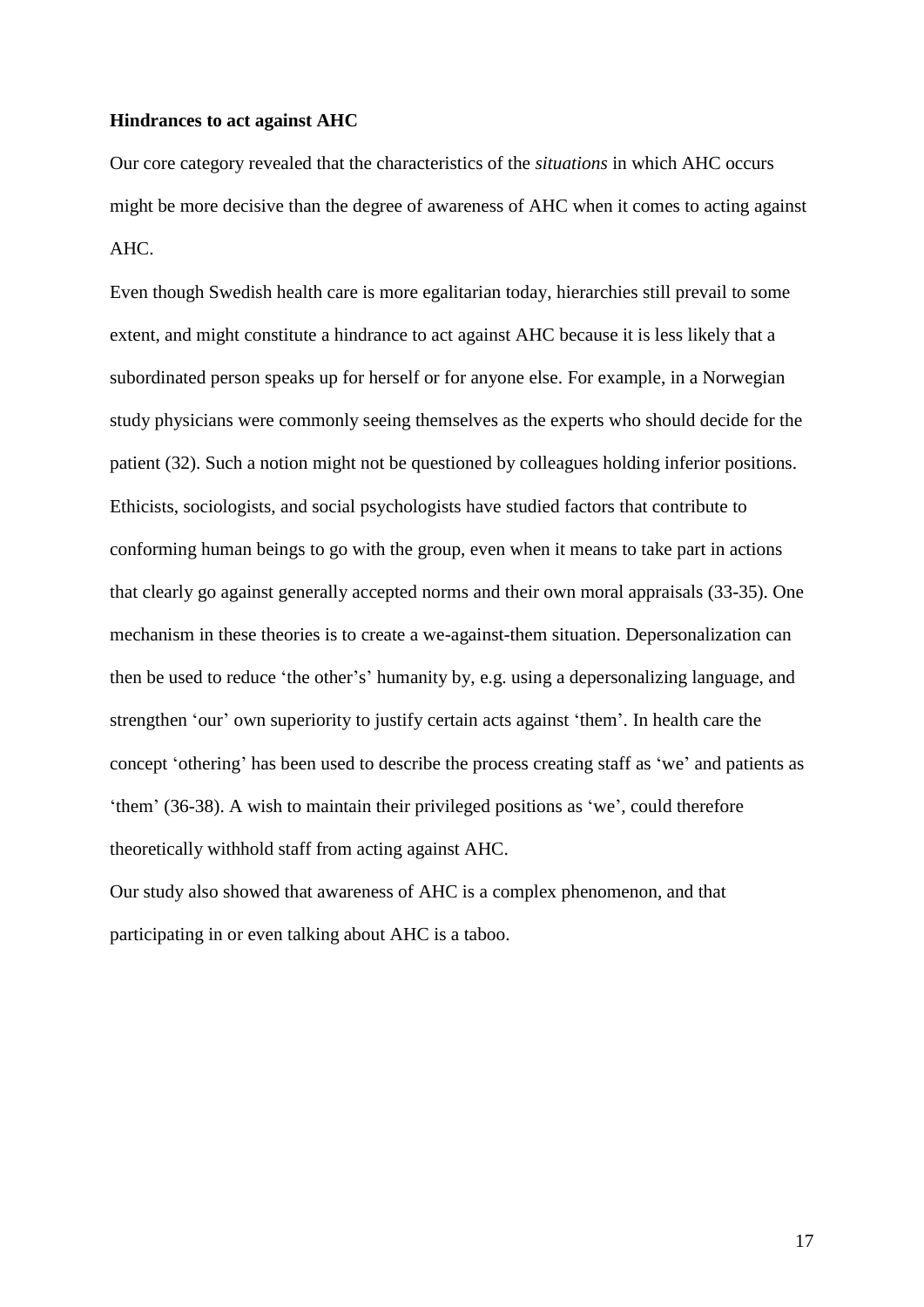#### **How to counteract AHC on the basis of this study**

"Relativism", "Explanations", and "Dissociation from AHC" can be seen as facilitators for AHC, while the higher form of awareness of AHC found in this study, "Moral imagination" could be used to counteract AHC. Moral imagination, however, is rarely discussed within bioethics (39).

According to Glover, moral imagination is a prerequisite for the development and maintenance of our moral recourses (33). He defines moral imagination as a way of *seeing* what is important for another person and argues that it can be developed. Moreover, there seems to be a general agreement that moral imagination is closely linked to the perception and ability of seeing different realities, e.g. realizing that patients can be afraid of a technical procedure that the physician uses every day (39, 40). These different perceptions do not have to merge, i.e. a "double-image" can exist on a perceptual level. One of our informants also pointed out that AHC often is a matter of "seeing" from different perspectives; "*It's simply that you have two different images of what's happening.'*

How then can staff"s moral imagination be developed? How can staff develop "a reflex" to always act against AHC? An accepting attitude toward AHC, legitimizing it to be discussed, could be one way to promote development of moral imagination, i.e. develop a tolerance for different perspectives, the 'double image'.

A "cultural change" that acknowledges AHC, and breaks the taboo is also needed. AHC has to be accepted as something that can happen in any health care encounter; i.e. health care staff need to develop a tolerance for imperfection in self and others; as suggested by Shapiro (37). This cultural change could facilitate for staff to develop confidence in handling AHC in a morally and professionally adequate way. What is possible in a first step toward a cultural change is to create an environment at the clinic, where it feels safe to admit mistakes, and give and take positive and negative critique.

18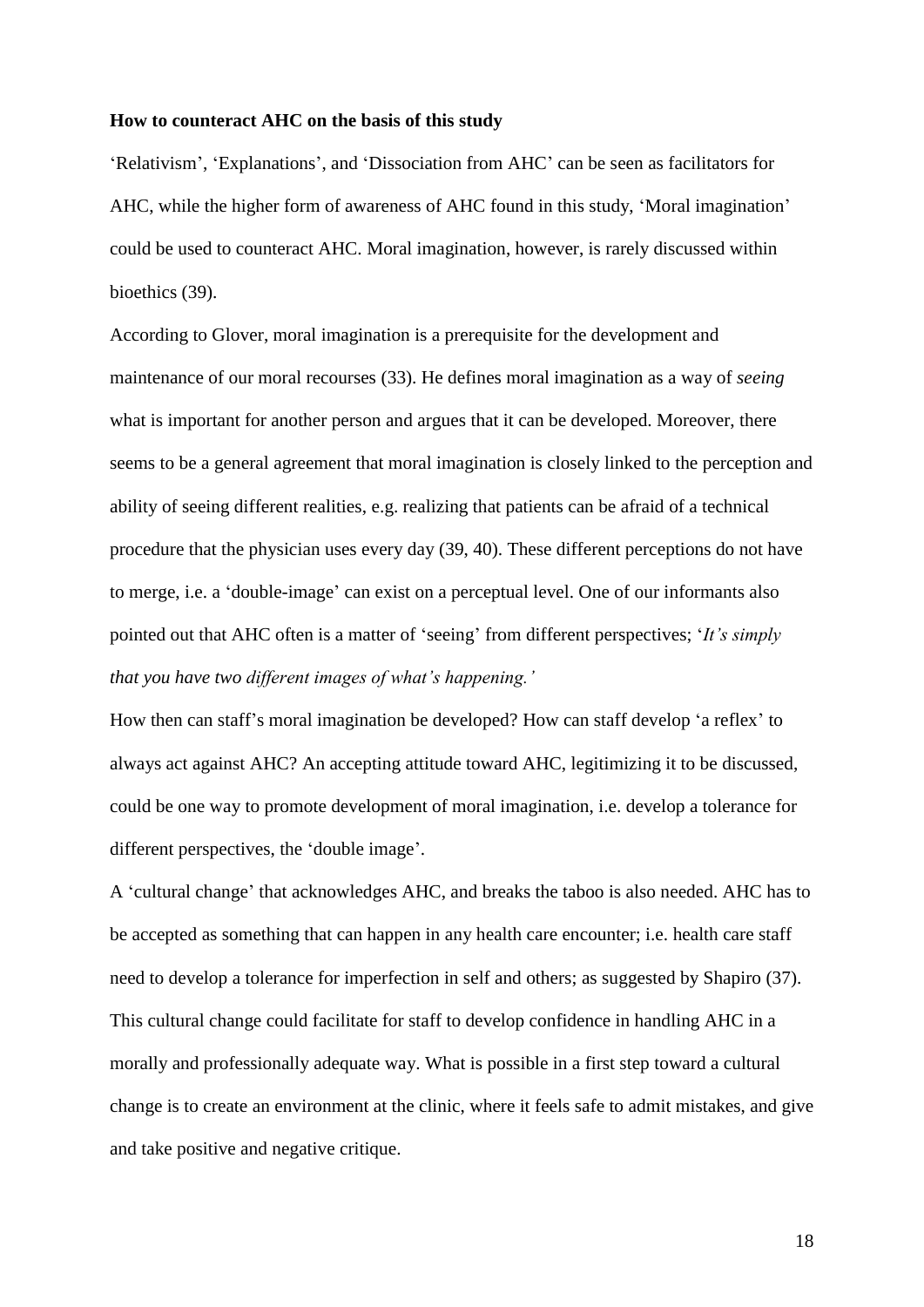# **CONCLUSION**

Awareness of AHC was not a feature characterizing some individuals but rather depending on the situation in which AHC occurred.

Therefore AHC prevention has to target individual behavior as well as cultures and structures in health care, e.g. there has to be a 'cultural change' that acknowledges AHC and breaks its taboo status.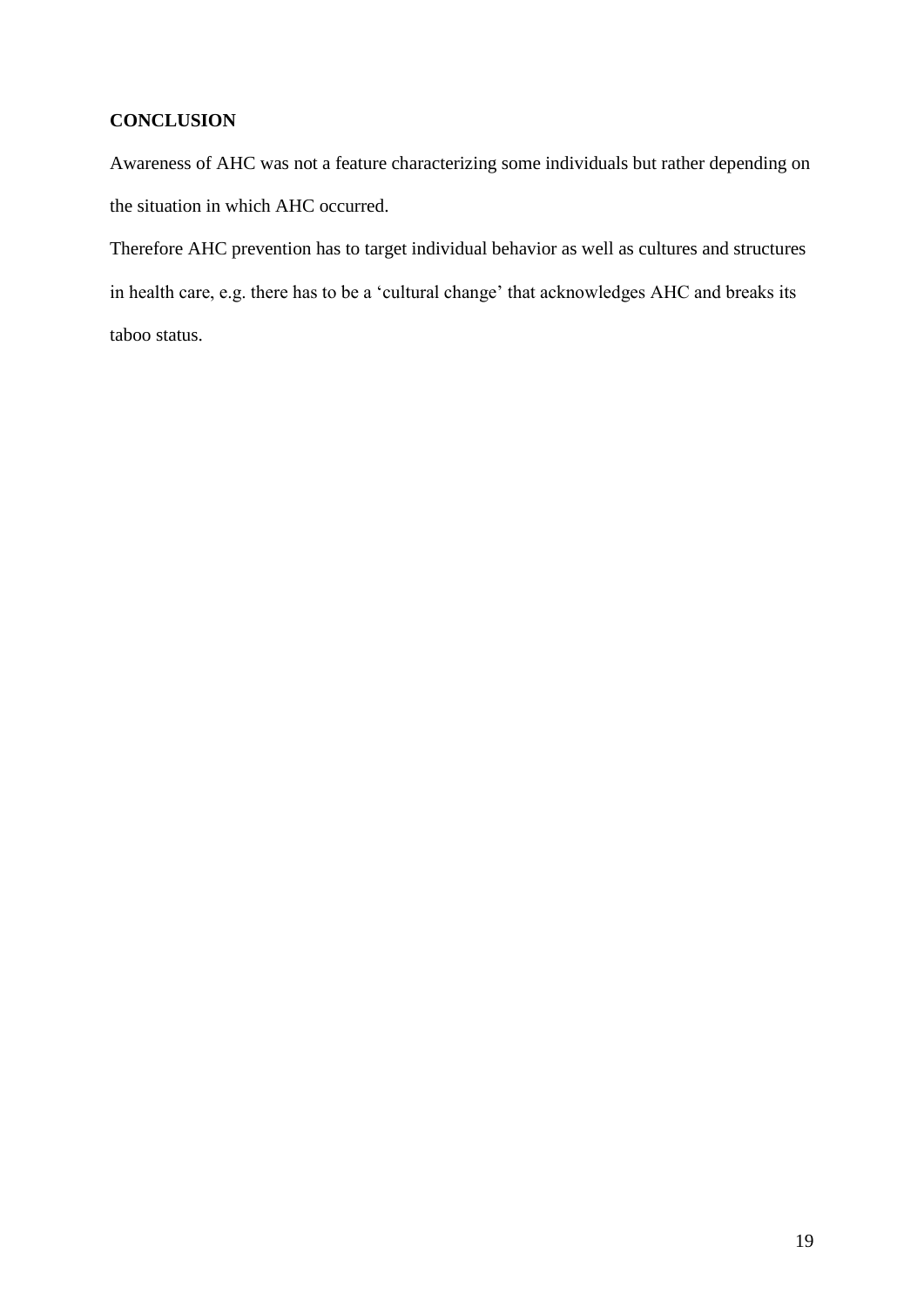#### **REFERENCES**

- 1. van Campen C, Sixma H, Friele RD, Kerssens JJ, Peters L. Quality of care and patient satisfaction: a review of measuring instruments. Med Care Res Rev 1995 Mar; 52(1): 109-33.
- 2. Staniszewska SH, Henderson L. Patients' evaluations of the quality of care: influencing factors and the importance of engagement. J Adv Nurs 2005 Mar;49(5):530-7.
- 3. Turris SA. Unpacking the concept of patient satisfaction: a feminist analysis. J Adv Nurs 2005 May;50(3):293-8.
- 4. Rogers A, Karlsen S, Addington-Hall J. 'All the services were excellent. It is when the human element comes in that things go wrong': dissatisfaction with hospital care in the last year of life. J Adv Nurs 2000 Apr;31(4):768-74.
- 5. Hornsten A, Lundman B, Selstam EK, Sandstrom H. Patient satisfaction with diabetes care. J Adv Nurs 2005 Sep;51(6):609-17.
- 6. Coyle J, Williams B. Seeing the wood for the trees: defining the forgotten concept of patient dissatisfaction in the light of patient satisfaction research. Int J Health Care Qual Assur Inc Leadersh Health Serv 1999;12(6-7):i-ix.
- 7. Edwards C, Titchen A. Research into patients' perspectives: relevance and usefulness of phenomenological sociology. J Adv Nurs 2003 Dec;44(5):450-60.
- 8. Coyle J, Williams B. Valuing people as individuals: development of an instrument through a survey of person-centredness in secondary care. J Adv Nurs 2001 Nov:36(3):450-9.
- 9. Coyle J, Williams B. An exploration of the epistemological intricacies of using qualitative data to develop a quantitative measure of user views of health care. J Adv Nurs 2000 May;31(5):1235-43.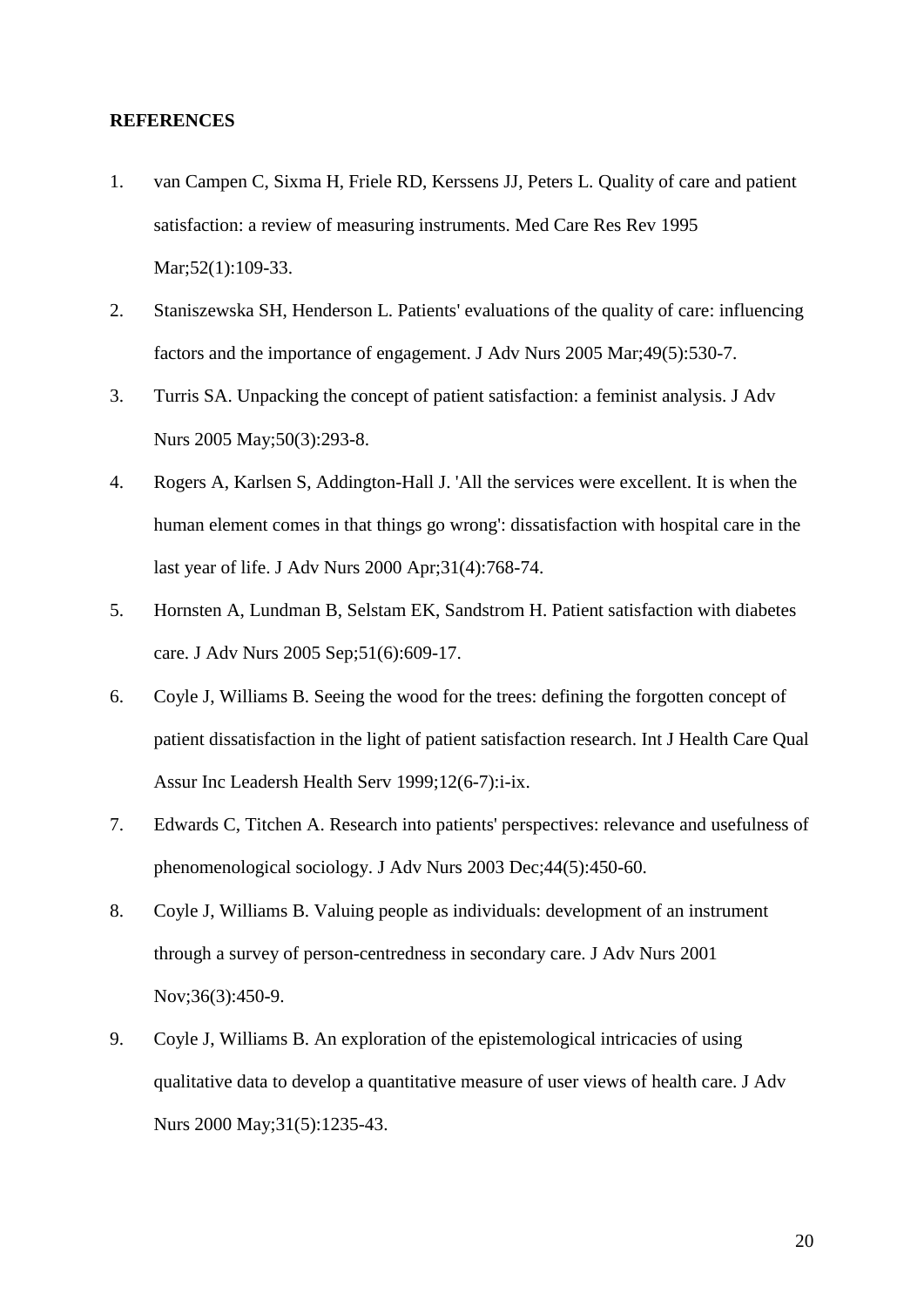- 10. Eriksson U, Svedlund M. Struggling for confirmation--patients' experiences of dissatisfaction with hospital care. J Clin Nurs 2007 Mar;16(3):438-46.
- 11. Williams B. Patient satisfaction: a valid concept? Soc Sci Med 1994 Feb;38(4):509-16.
- 12. Hiidenhovi H, Nojonen K, Laippala P. Measurement of outpatients' views of service quality in a Finnish university hospital. J Adv Nurs 2002 Apr;38(1):59-67.
- 13. Annandale E, Hunt K. Accounts of disagreements with doctors. Soc Sci Med 1998 Jan;46(1):119-29.
- 14. Coyle J. Understanding dissatisfied users: developing a framework for comprehending criticisms of health care work. J Adv Nurs 1999 Sep;30(3):723-31.
- 15. Swahnberg K, Schei B, Hilden M, Halmesmaki E, Sidenius K, Steingrimsdottir T, et al. Patients' experiences of abuse in health care: a Nordic study on prevalence and associated factors in gynecological patients. Acta Obstet Gynecol Scand 2007;86(3):349-56.
- 16. Swahnberg K, Thapar-Bjorkert S, Bertero C. Nullified: women's perceptions of being abused in health care. J Psychosom Obstet Gynaecol 2007 Sep;28(3):161-7.
- 17. Swahnberg K, Wijma B, Hearn J, Thapar-Bjorkert S, Berterö C. Mentally pinioned: Men's perceptions of being abused in health care. Int J Mens Health 2009;8(1):60-71.
- 18. Coyle J. Exploring the meaning of 'dissatisfaction' with health care: the importance of 'personal identity threat'. Sociol Health Illn 1999;21(1):95-123.
- 19. Swahnberg K, Zbikowski A, Wijma B. Ethical lapses: staff"s perception of abuse in health care. J Psychosom Obstet Gynaecol 2010;31(3):123-9.
- 20. Patton MO. Qualitative research & evaluation methods. 3 ed. London: Sage Publications; 2002.
- 21. Britten N. Qualitative Research: Qualitative interviews in medical research. BMJ 1995 July 22, 1995;311(6999):251-3.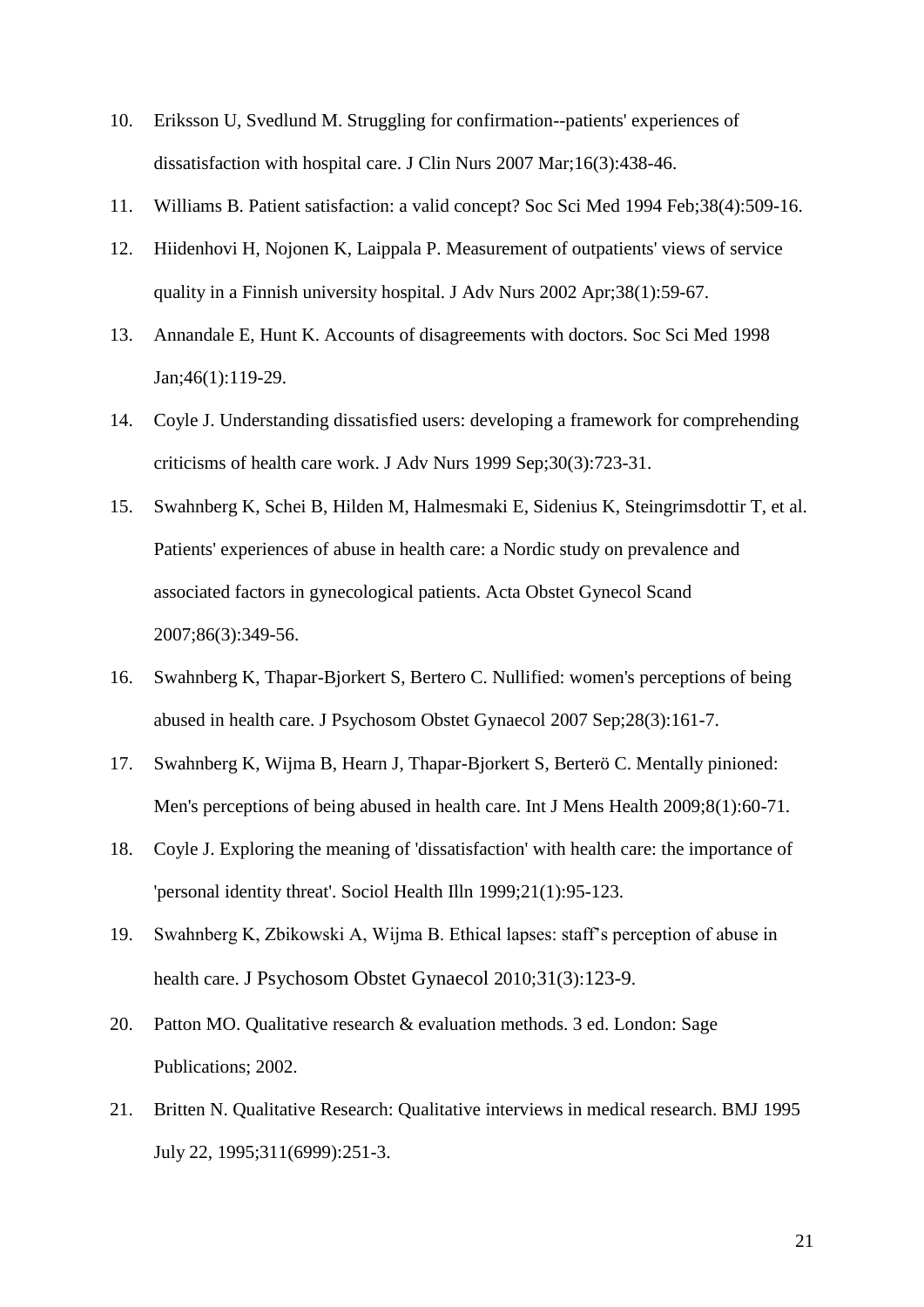- 22. Lofland J, Lofland LH. Analysing social settings. A guide to qualitative observation and analysis. 3 ed. Belmont: Wadsworth Publishing Company; 1995.
- 23. Glaser B. Basics of grounded theory analysis. Emergence versus forcing. Mill Valley, CA: Sociology Press; 1992.
- 24. Glaser B, Strauss A. The discovery of grounded theory: Strategies for qualitative research. New York: Aldine de Gruyter; 1967/1999.
- 25. Streubert HJ, Carpenter DR. Qualitative Research in Nursing. Advancing the Humanistic Imperative. 2 ed. Philadelphia: Lippincott; 1995/1999.
- 26. Glaser B. Theoretical sensitivity. 4 ed. Mill Valley, CA: Sociology Press; 1978.
- 27. Wieser S, Wieser HG. Event-related brain potentials in memory: correlates of episodic, semantic and implicit memory. Clin Neurophysiol 2003 Jun;114(6):1144-52.
- 28. Tulving E. Episodic memory: from mind to brain. Annu Rev Psychol2002;53:1-25.
- 29. Bowlby J. Attachment and loss: Vol. 3. Loss: Sadness and depression. New York: Basic Books; 1980.
- 30. Galtung J. Violence, Peace and Peace Research. J Peace Research 1969;6:167-91.
- 31. Galtung J. Cultural Violence. J Peace Research 1990;27(3):291-305.
- 32. Falkum E, Forde R. Paternalism, patient autonomy, and moral deliberation in the physician-patient relationship. Attitudes among Norwegian physicians. Soc Sci Med 2001 Jan;52(2):239-48.
- 33. Glover J. Humanity. A moral history of the twentieth century. London: Pimlico; 2001.
- 34. Zimbardo P. The Lucifer effect. Understanding how good people turn evil. New York: Random House, Inc; 2008.
- 35. Bandura A. Moral disengagement in the perpetration of inhumanities. Pers Soc Psychol Rev 1999;3(3):193-209.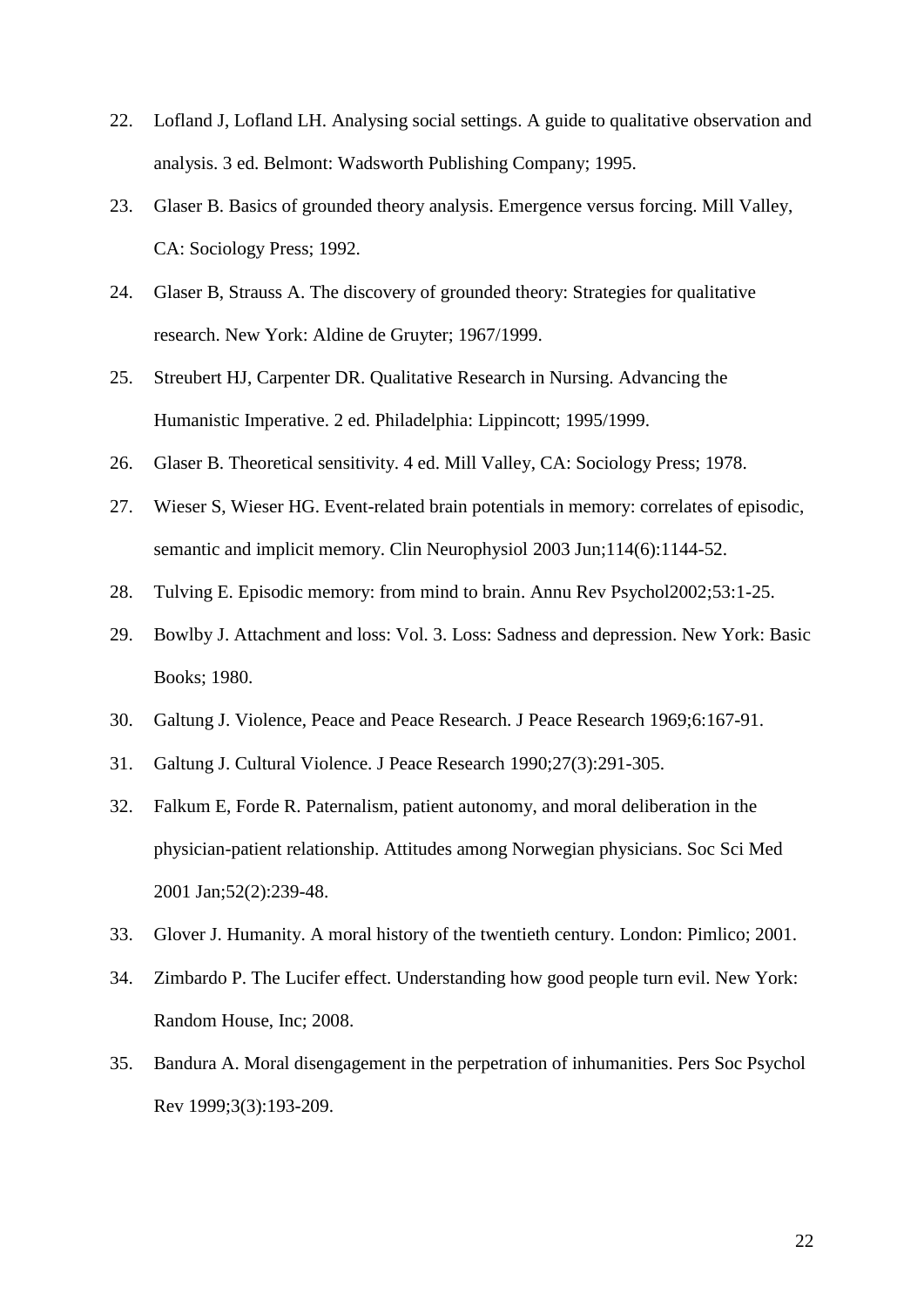- 36. Maccallum EJ. Othering and psychiatric nursing. J Psychiatr Ment Health Nurs 2002 Feb;9(1):87-94.
- 37. Shapiro J. Walking a mile in their patients' shoes: empathy and othering in medical students' education. Philos Ethics Humanit Med 2008;3:10.
- 38. Canales MK. Othering: toward an understanding of difference. ANS Adv Nurs Sci 2000 Jun;22(4):16-31.
- 39. Sherwin S. Moral perception and global visions. Bioethics 2001 Jun;15(3):175-88.
- 40. Hick C. The art of perception: from the life world to the medical gaze and back again. Med Health Care Philos 1999;2(2):129-40.